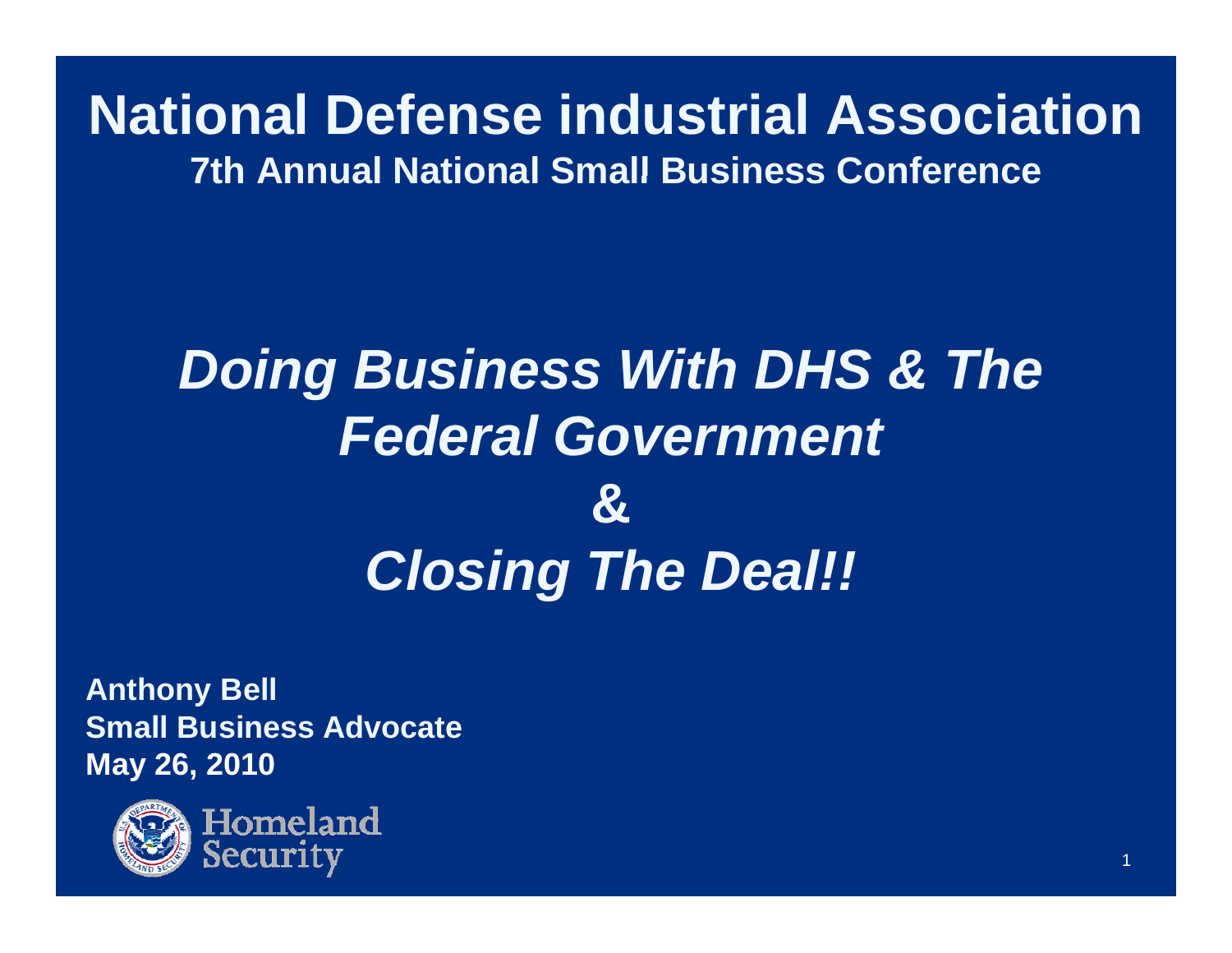- **September 11, 2001**: Terrorists attack the United States
- $\blacksquare$  **October 8, 2001:** President George W. Bush creates the White House Office of Homeland Security
- **November 19, 2002:** Congress passes legislation mandating the Department of Homeland Security
- **November 25, 2002:** President Bush signs the Homeland Security Act into law
- **January 24, 2003:** The department becomes operational
- **March 1, 2003:** Most component organizations merge to form the Department of Homeland Security

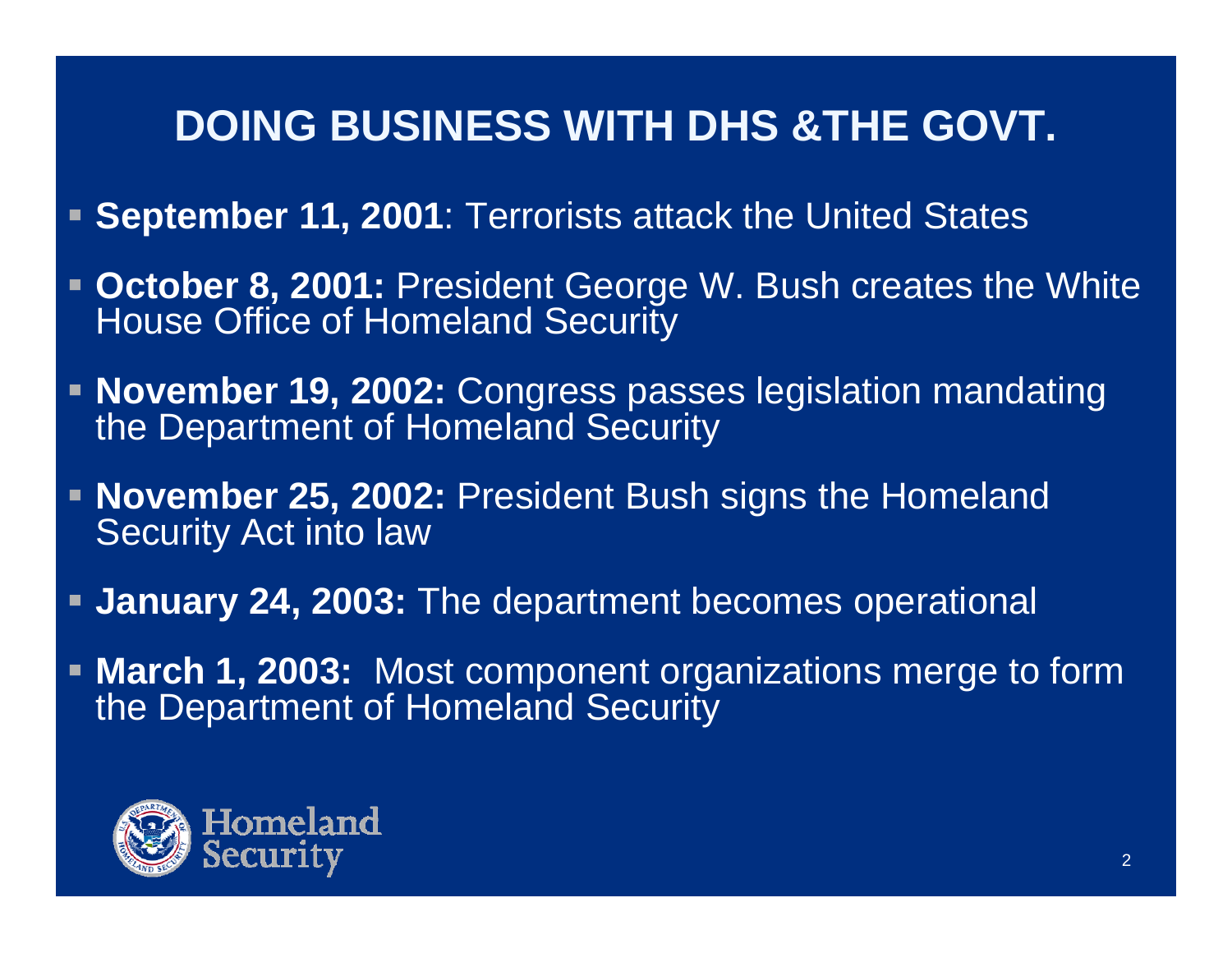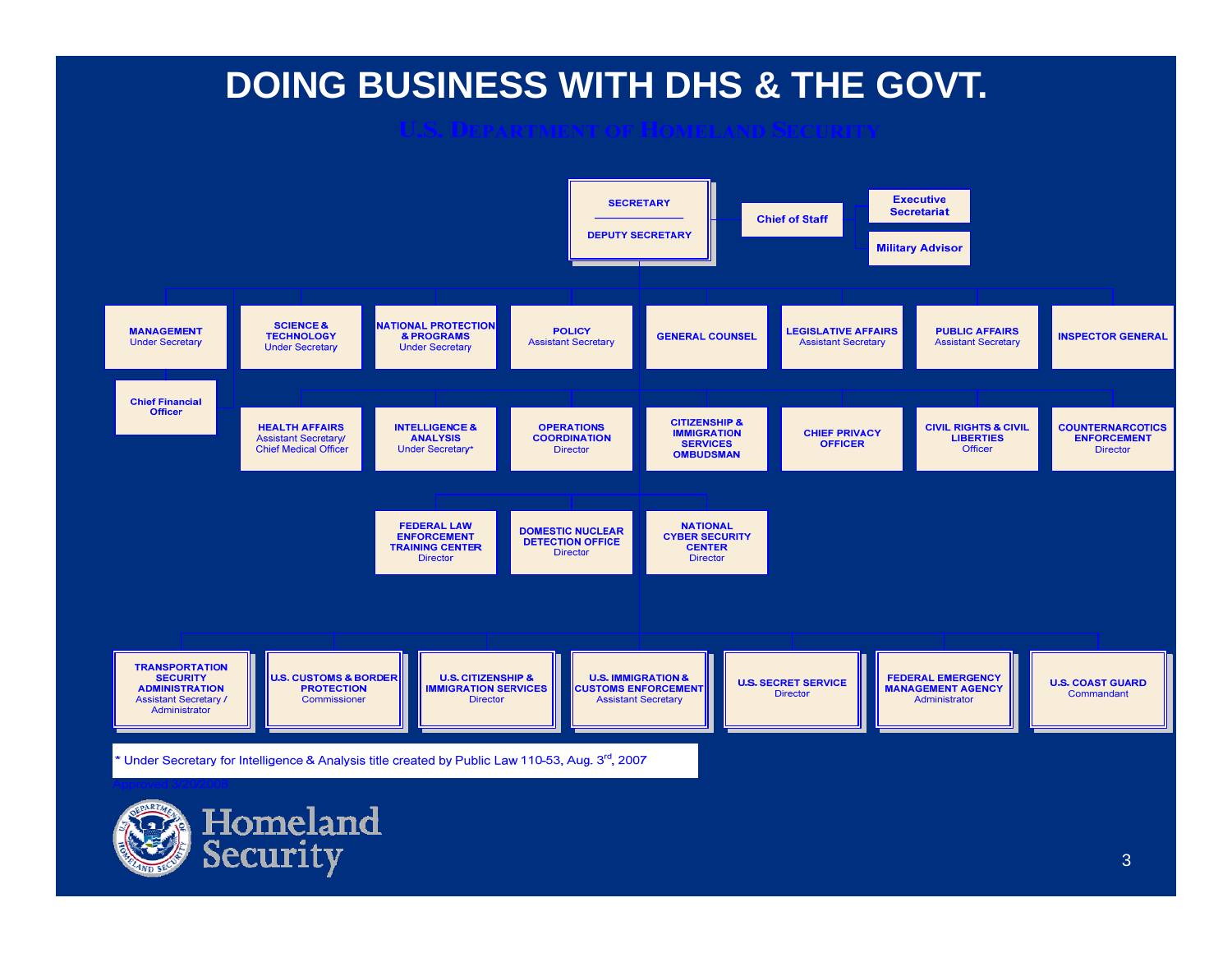## Federal Emergency Management Agency (FEMA)



Federal Emergency Management leads the federal government in preparing for, preventing, mitigating the effects of, responding to, and recovering from all domestic disasters, whether natural or man-made, including acts of terror

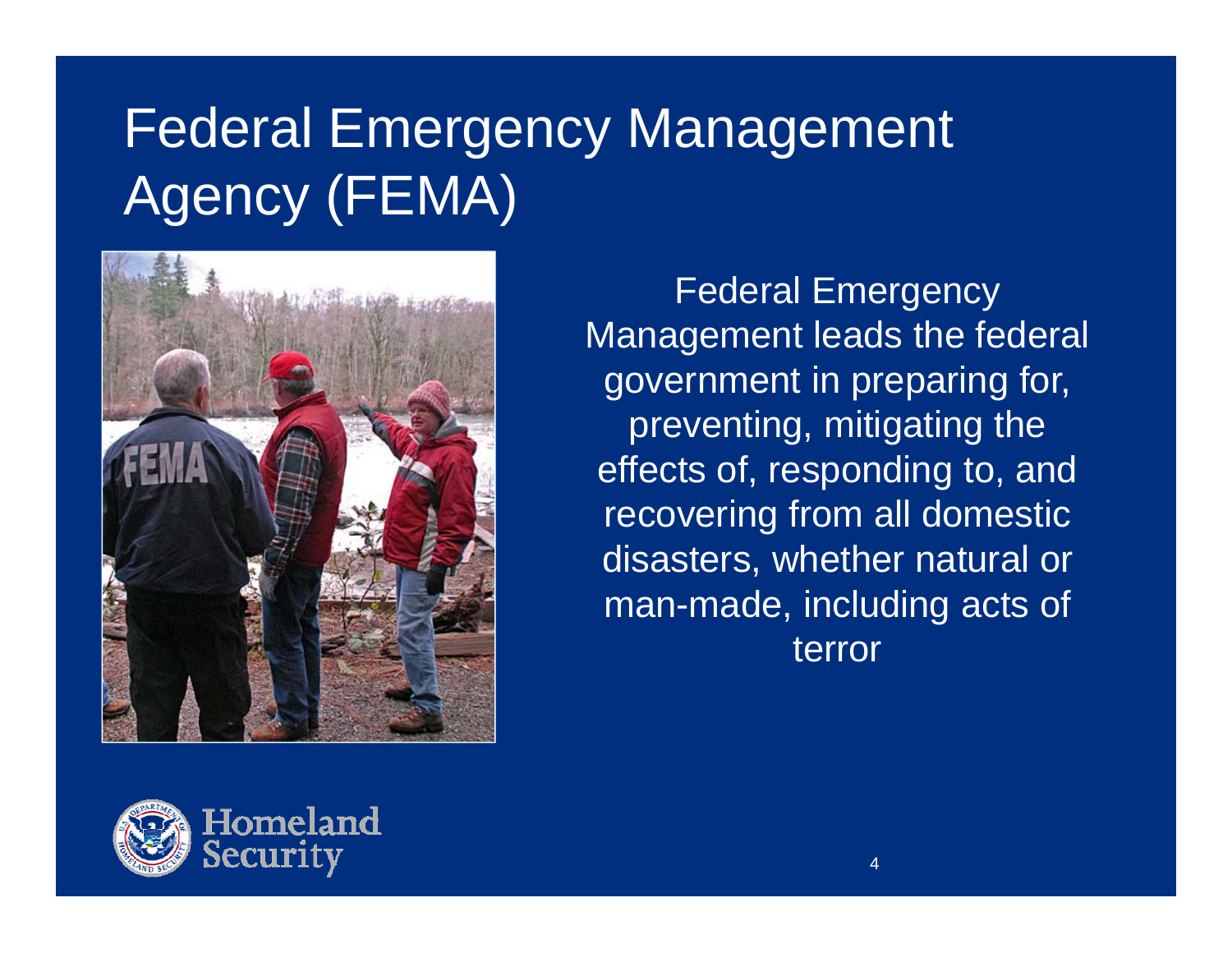## Transportation Security Administration (TSA)



The Aviation and Transportation Security Act established the Transportation Security Administration to protect the transportation system and ensure freedom of movement for people and commerce

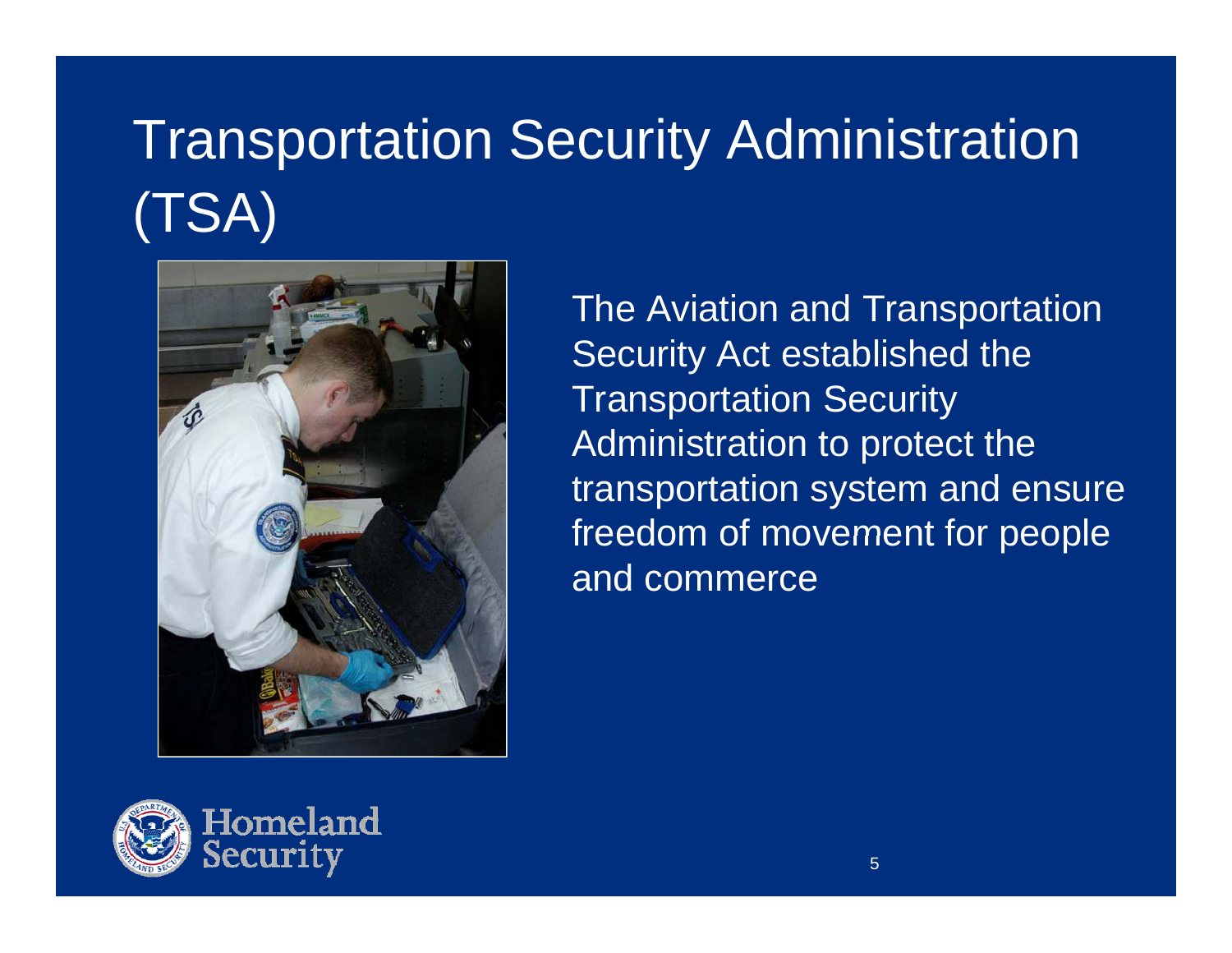## U.S. Customs and Border Protection (CBP)

U.S. Customs and Border Protection is responsible for protecting the borders of the United States at and between official ports of entry. CBP is the front line in protecting against terrorists and instruments of terror



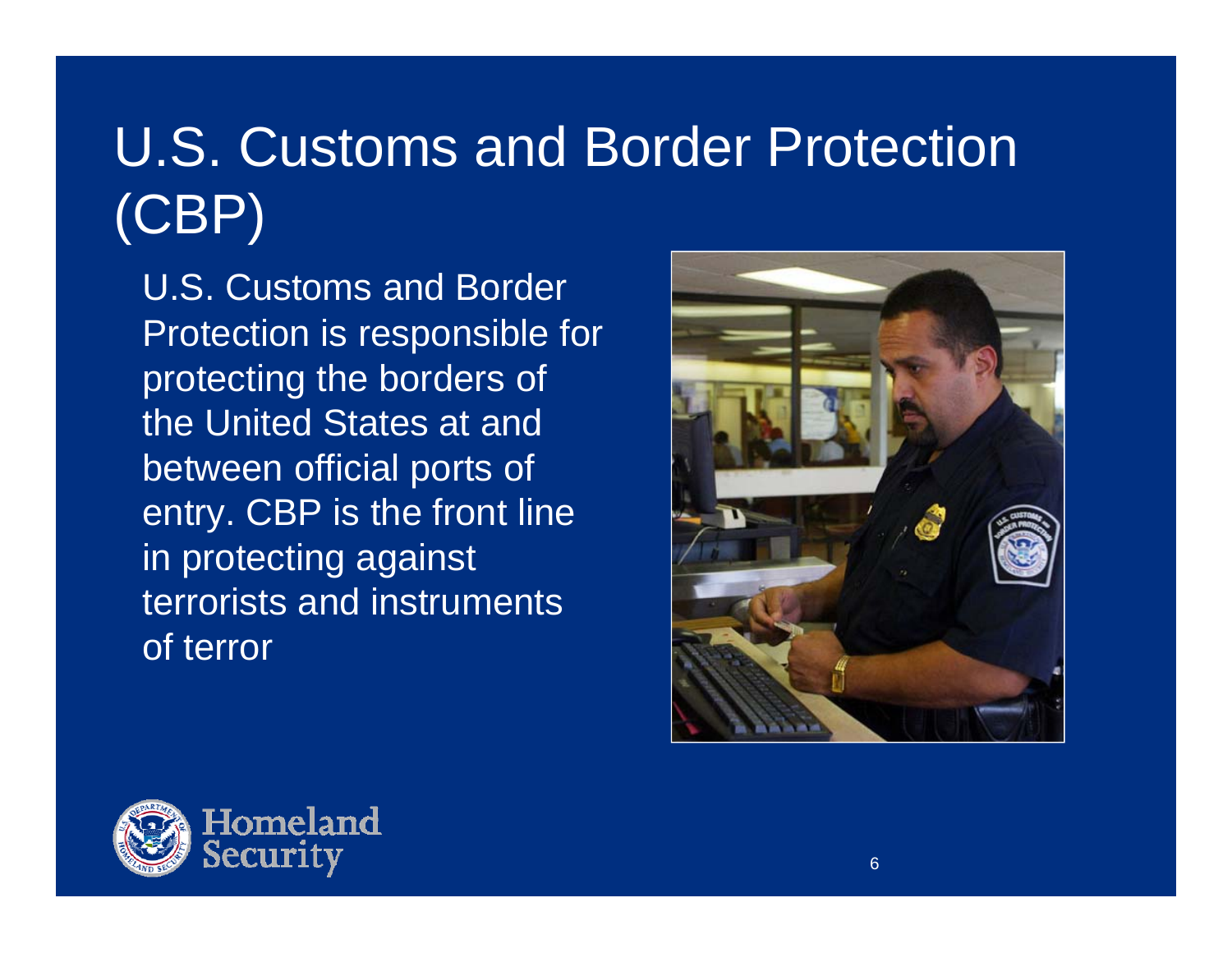## United States Secret Service (USSS)

The United States Secret Service protects the President, Vice President, and other dignitaries and designated individuals; enforces laws relating to obligations and securities o f the United States; and investi gates financial and electronic crimes



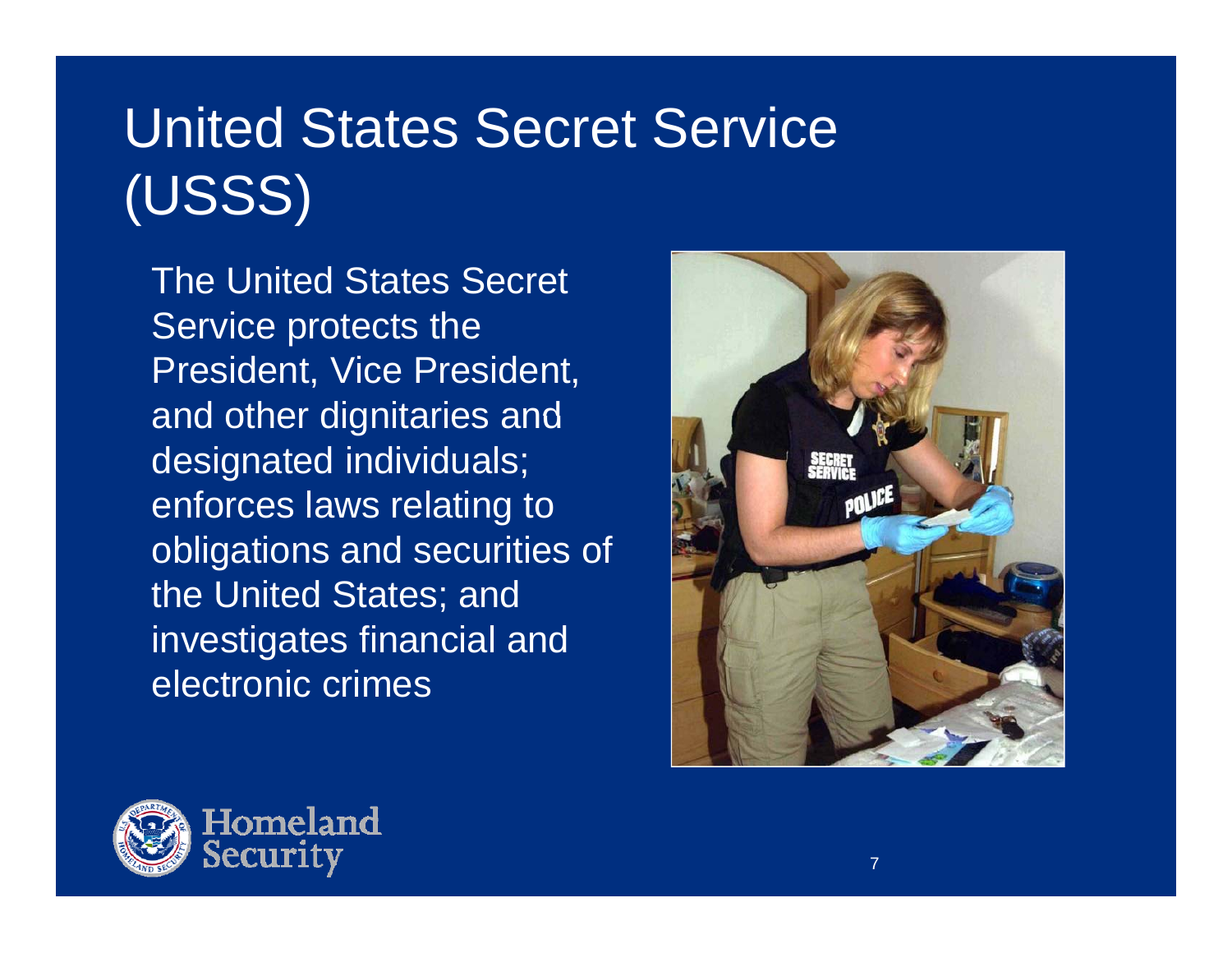## U.S. Citizenship and Immigration Services (USCIS)



U.S. Citizenship and Immigration Services secures America's promise as <sup>a</sup> nation of immigrants by granting immigration and citizenship benefits, promoting an awareness and understanding of citizenship, and ensuring the integrity of the immigration system

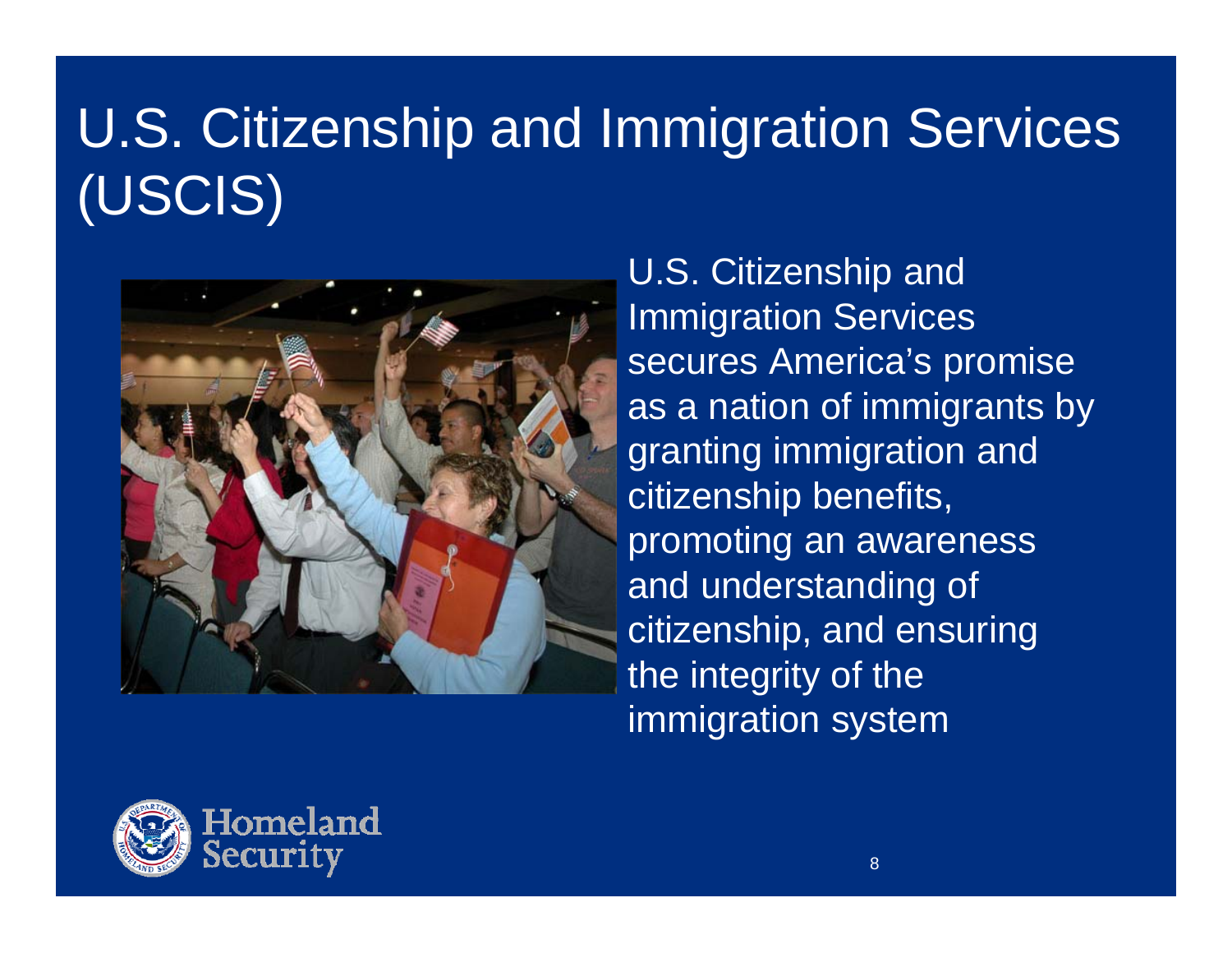## U.S. Immigration and Customs Enforcement (ICE)

As the largest investigative arm of the department, U.S. Immigration and Customs Enforcement uses immigration and customs authorities protect the American people by preventing illegal goods and people, including people with criminal records and terrorist connections, from entering the United States



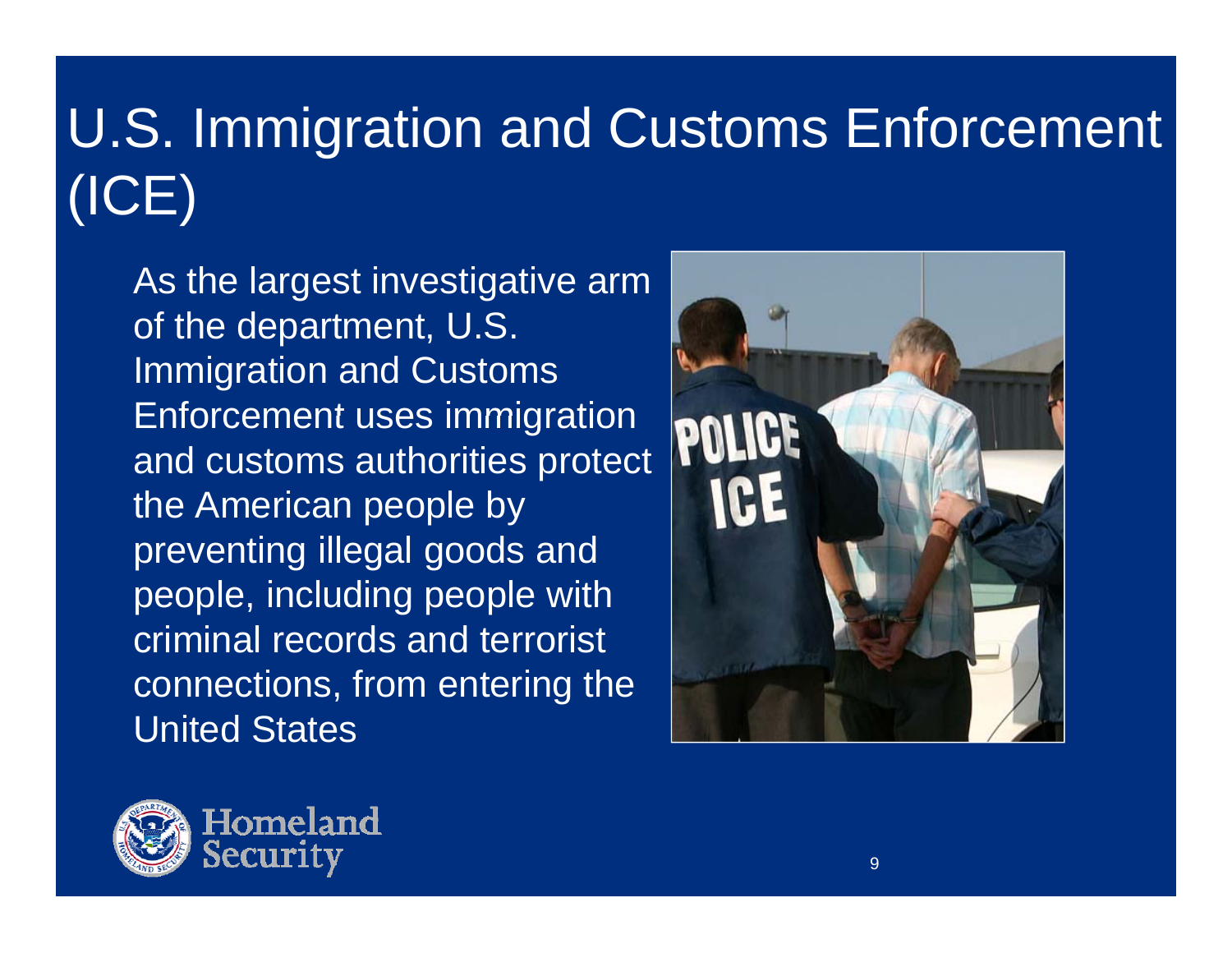## United States Coast Guard (USCG)



The U.S. Coast Guard is the principal federal agency charged with maritime safety, security, and stewardship. The Coast Guard protects vital interests of the United States –the personal sa fety and security of our population, our natural and economic resources, and the territorial integrity of our maritime borders

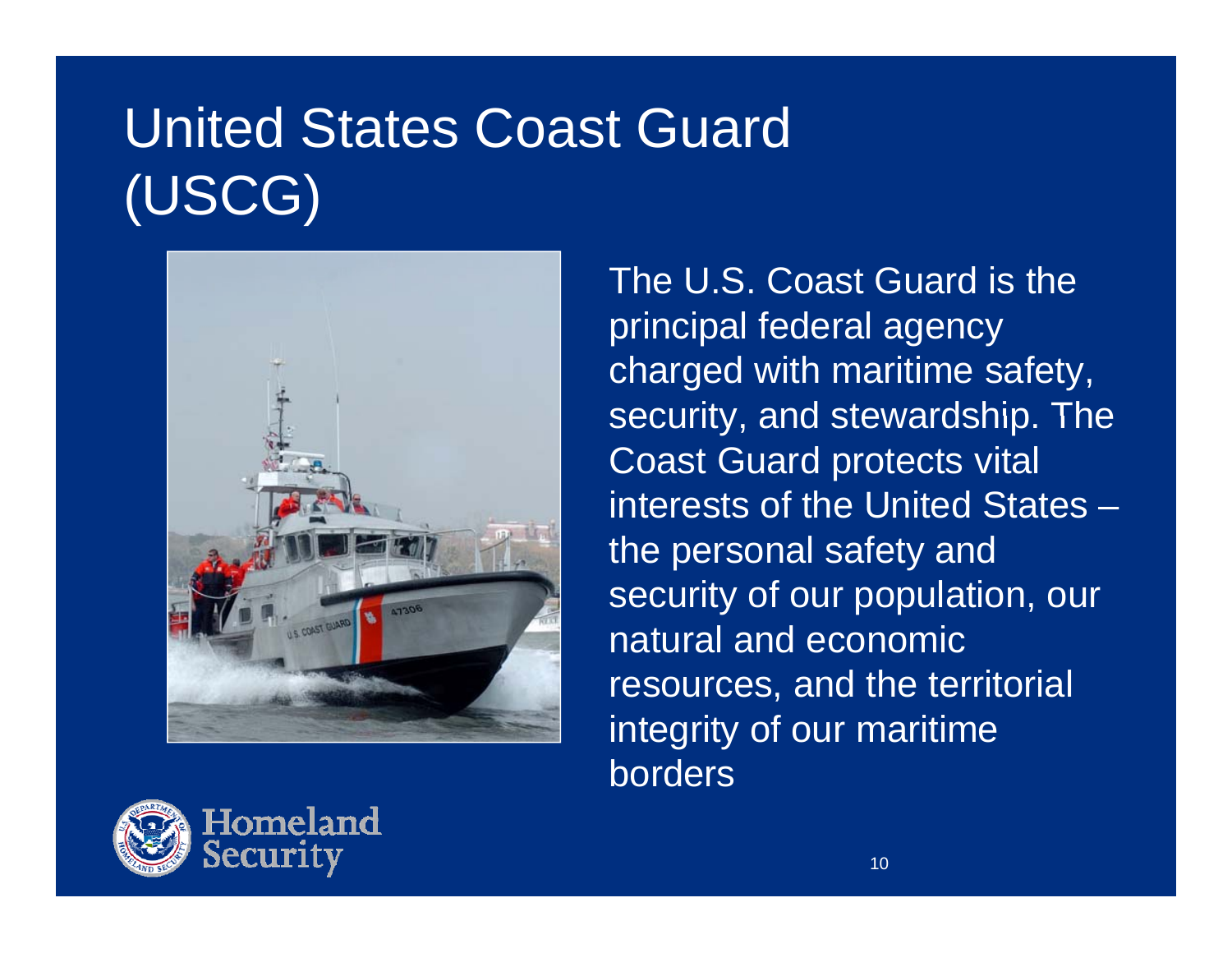### DHS Small Business Prime Contracting Accomplishments – FY 2009 Preliminary

| Category                                                          | Goal<br>(% ) | Accomplishment<br>$(\$)$ | Accomplishment<br>$(\%)$ |  |
|-------------------------------------------------------------------|--------------|--------------------------|--------------------------|--|
| <b>Total Procurement Dollars</b>                                  | N/A          | \$14,325,833,774         | N/A                      |  |
| <b>SB Prime Contracts</b>                                         | 31.9%        | \$4,608,845,692          | 32.2%                    |  |
| 8(a) Contracts                                                    | 4.0%         | \$859,518,843            | 5.9%                     |  |
| SDB Prime Contracts [other than 8(a)]                             | 4.0%         | \$1,184,910,368          | 8.4%                     |  |
| <b>SDB Prime Contracts [overall;</b><br>including 8(a) contracts] | 8.0%         | \$2,044,429,211          | 14.3%                    |  |
| <b>HUBZone SB Prime Contracts</b>                                 | 3.0%         | \$391,706,113            | 2.7%                     |  |
| <b>SDVOSB Prime Contracts</b>                                     | 3.0%         | \$277,265,936            | 1.9%                     |  |
| <b>VOSB Prime Contracts</b>                                       | N/A          | \$626,880,008            | 4.4%                     |  |
| <b>WOSB Prime Contracts</b>                                       | 5.0%         | \$1,138,608,469          | 7.9%                     |  |

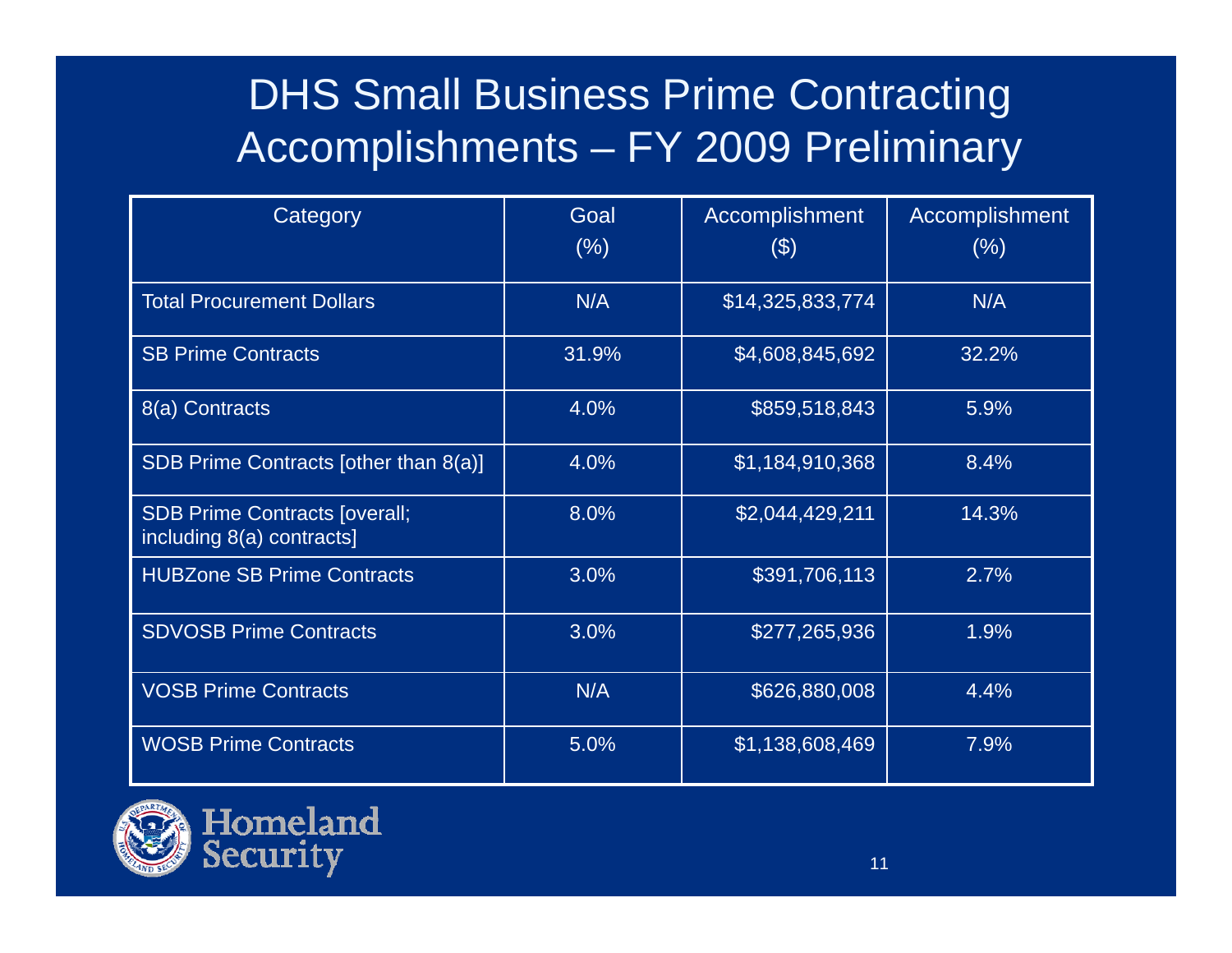

A DHS Heads of Contracting Activities

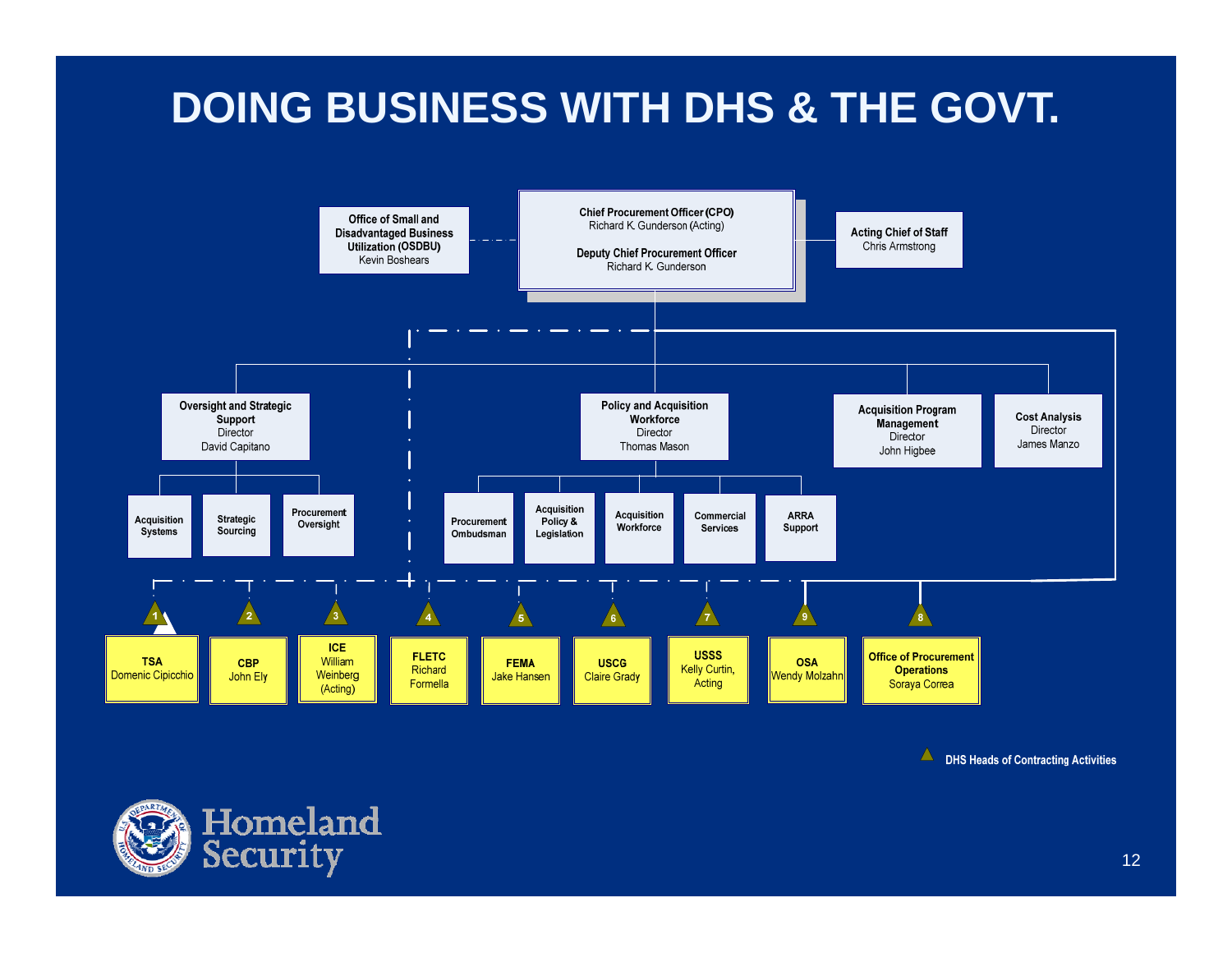#### **Enterprise Acquisition Gateway for Leading-Edge Solutions (EAGLE)**

 $\blacksquare$  Multiple-award indefinite delivery/indefinite quantity  $(IDIQ)$  contract vehicle, specifically designed as the preferred source of information technology (IT) services for the majority of the Department of Homeland Security's (DHS') enterprise infrastructure and initiatives

 DHS awarded 53 IDIQs to both large and small vendors across the industry

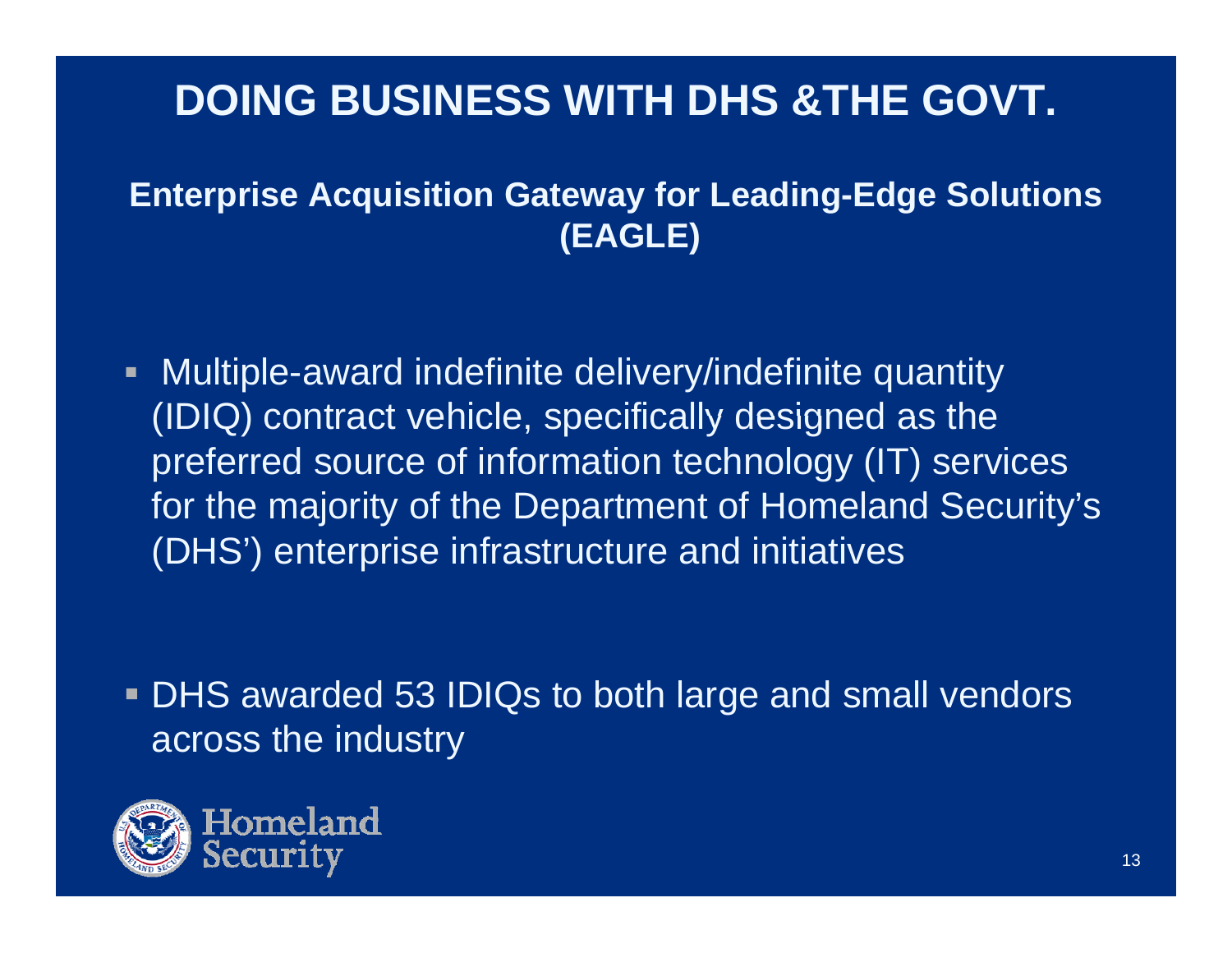### **DOING BUSINESS WITH DHS & THE GOVT. EAGLE II (cont ) (cont.)**

- Period of Performance
	- ≻Five (5) year Base Period with one (1) two-year Option Period
- **EAGLE II program maximum contract value of**  $~$ **-\$22 Billion**
- **Separate source selections resulting in small business** and unrestricted contracts
- **IT** support services aligned with current and anticipated DHS CIO requirements
- П Program management processes consistent with DHS Secretary's Efficiency Initiative

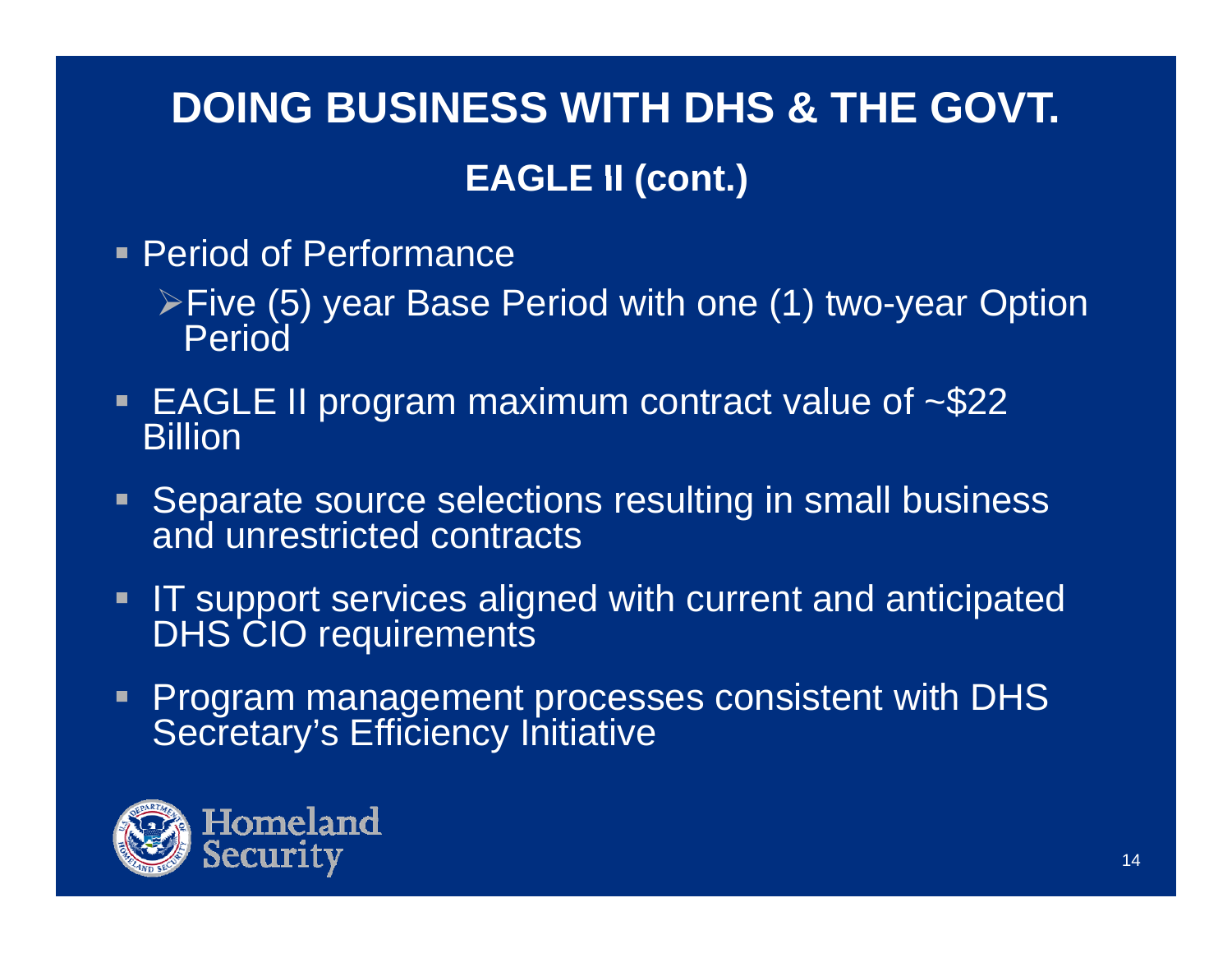### EAGLE II – SMALL BUSINESS PROCUREMENT

п Functional categories aligned with topic areas and DHS designated small business sources

|                 | <b>EAGLE II SMALL BUSINESS</b><br><b>FUNCTIONAL CATEGORIES</b>                   | 8(a) | <b>HUBZone</b> | <b>SDVOSB</b> | <b>All SB</b>           |
|-----------------|----------------------------------------------------------------------------------|------|----------------|---------------|-------------------------|
| FC1             | <b>Service Delivery including:</b>                                               |      |                | X             | $\overline{\mathsf{X}}$ |
|                 | Integration, Software Design/Development,<br><b>Operations &amp; Maintenance</b> | χ    | X              |               |                         |
|                 |                                                                                  |      |                |               |                         |
| FC <sub>2</sub> | <b>Program Support</b>                                                           |      |                |               | $\overline{\mathsf{X}}$ |
| FC <sub>3</sub> | <b>IV&amp;V</b>                                                                  |      |                |               | X                       |

- Prospective vendors can propose on one, any or all categories
- Contract award is limited to one functional category due to organizational conflicts of interest
- Specific technical requirements will be defined at the task order level

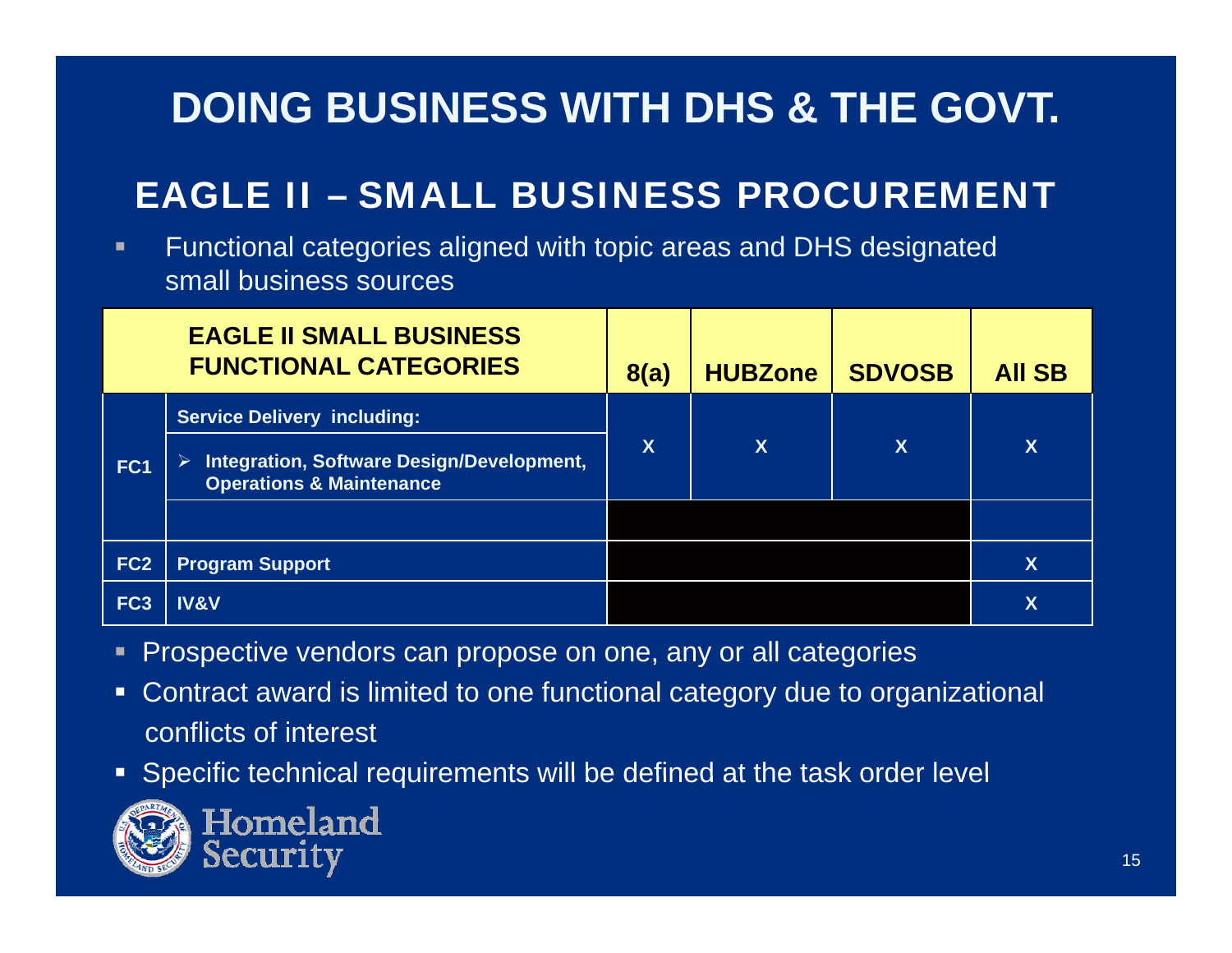#### **DOING BUSINESS WITH DHS & THE GOVT. EAGLE II (cont.)**

Vision for EAGLE II - Small Business includes both preaward teaming and post-award teaming.

- $\blacksquare$  The EAGLE II-Small Business pre-award core team:
	- $\triangleright$  For evaluation purposes, the core team is one (1) small business prime plus up to four (4) other small businesses
	- Prime does *not* have to be teamed with other firms from the same small business category
	- $\triangleright$  Core team must remain together for the life of the contract except for extraordinary circumstances with the Contracting Officer's consent

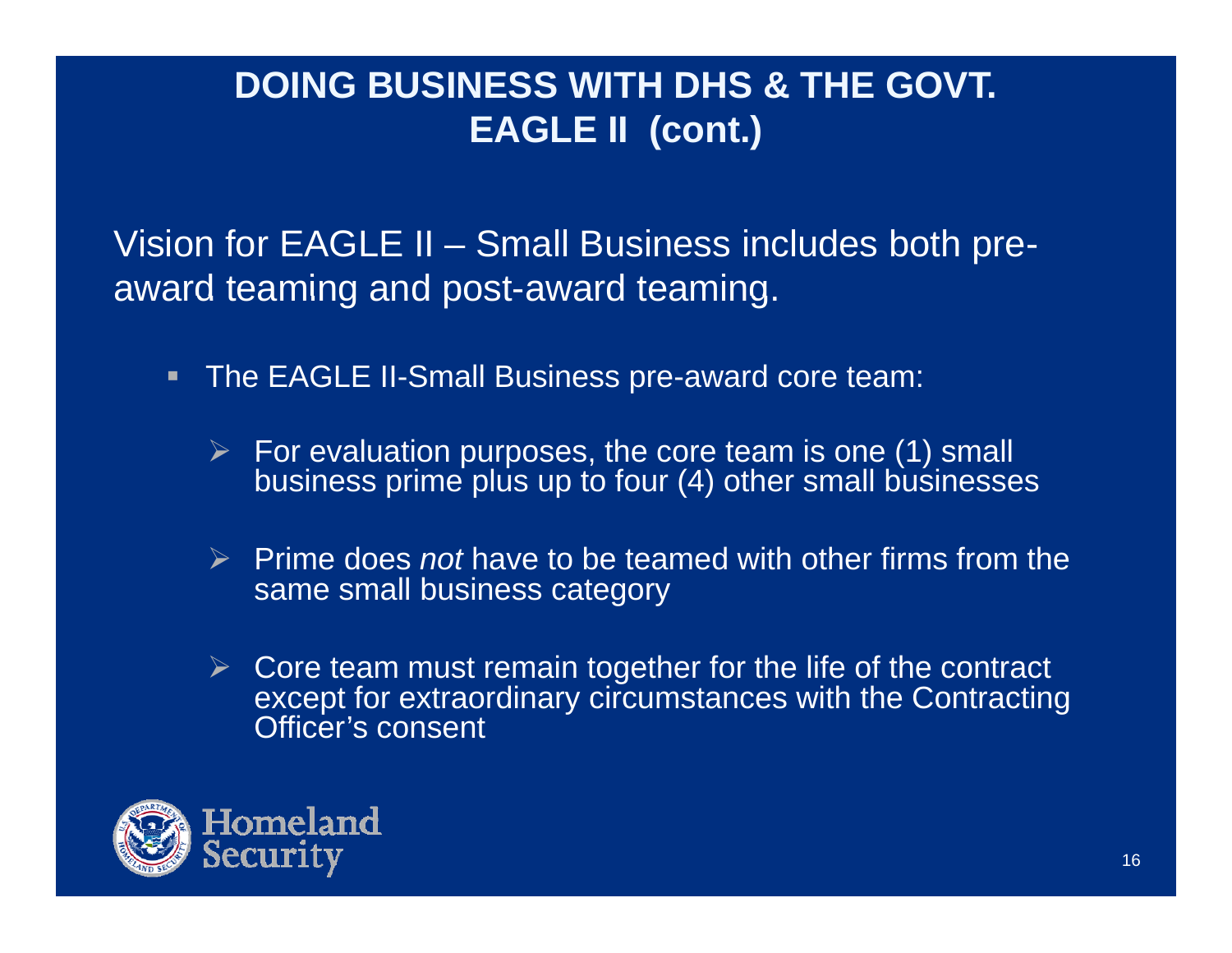## **DOING BUSINESS WITH DHS & THE GOVT. Technical, Acquisition & Business Support Services (TABSS)**

- П Establish a Department-Wide Indefinite Delivery-Indefinite Quantity (IDIQ) Multiple Award Contract vehicle to provide technical, acquisition, and business support services.
- Coast Guard is conducting this department-wide acquisition
- Use of this contract vehicle will be limited to all DHS components
- τ ■ Multiple unrestricted <u>and</u> small business set-aside awards
- The IDIQ contract will have an ordering period of five (5) years.

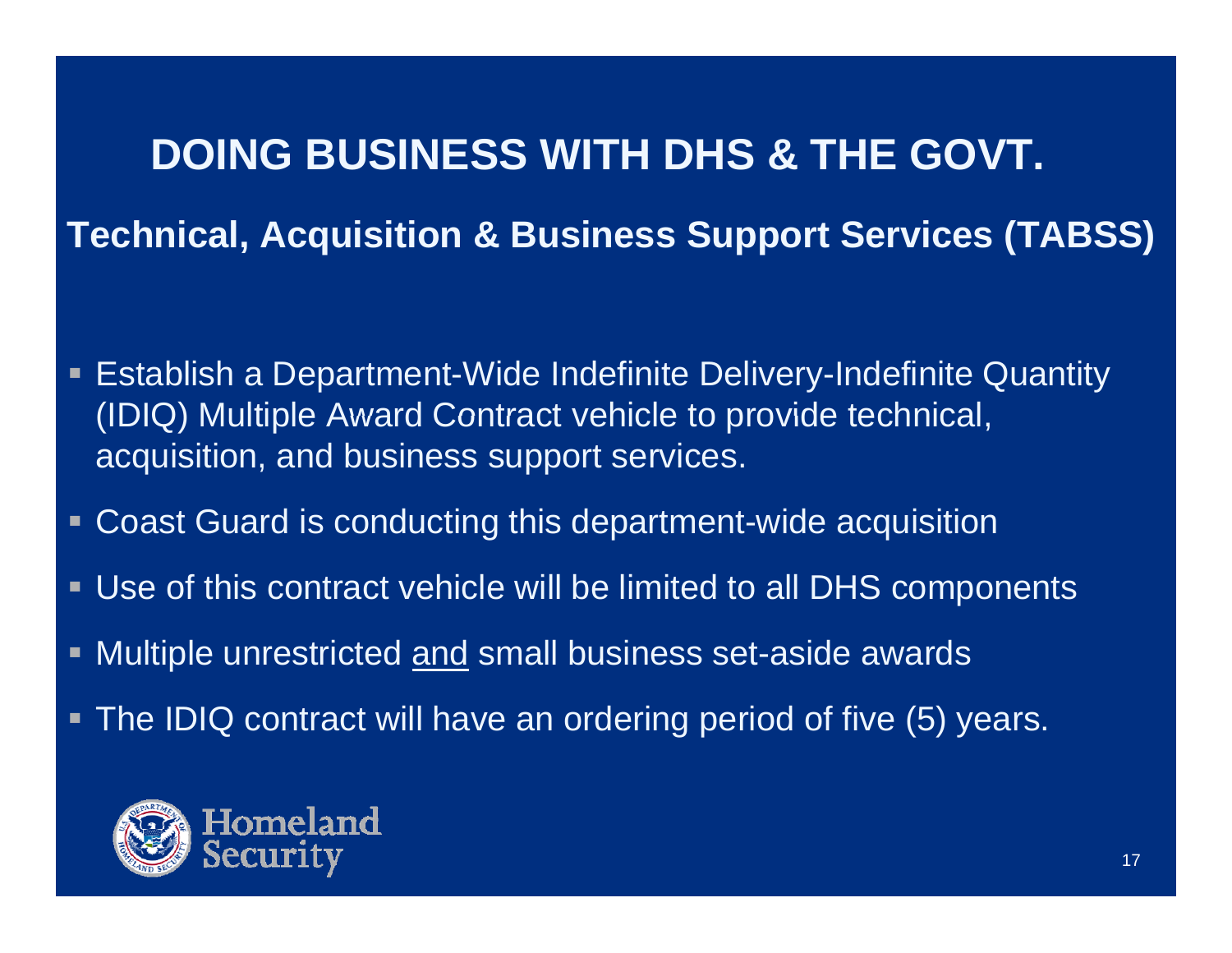#### **DOING BUSINESS WITH DHS & THE GOVT. TABSS ( t ) (con t.)**

#### **DOMAIN TRACKS TRACKS:**

- П Program Management, Engineering and Technology Support Services Domain; Unrestricted Track
- П Program Management, Engineering and Technology Support Services Domain; Small Business Track
- Ξ Program Management, Engineering and Technology Support Services Domain; preferred 8(a) Track
- $\blacksquare$  Business, Financial Management and Audit Support Services Domain; Unrestricted Track



Homeland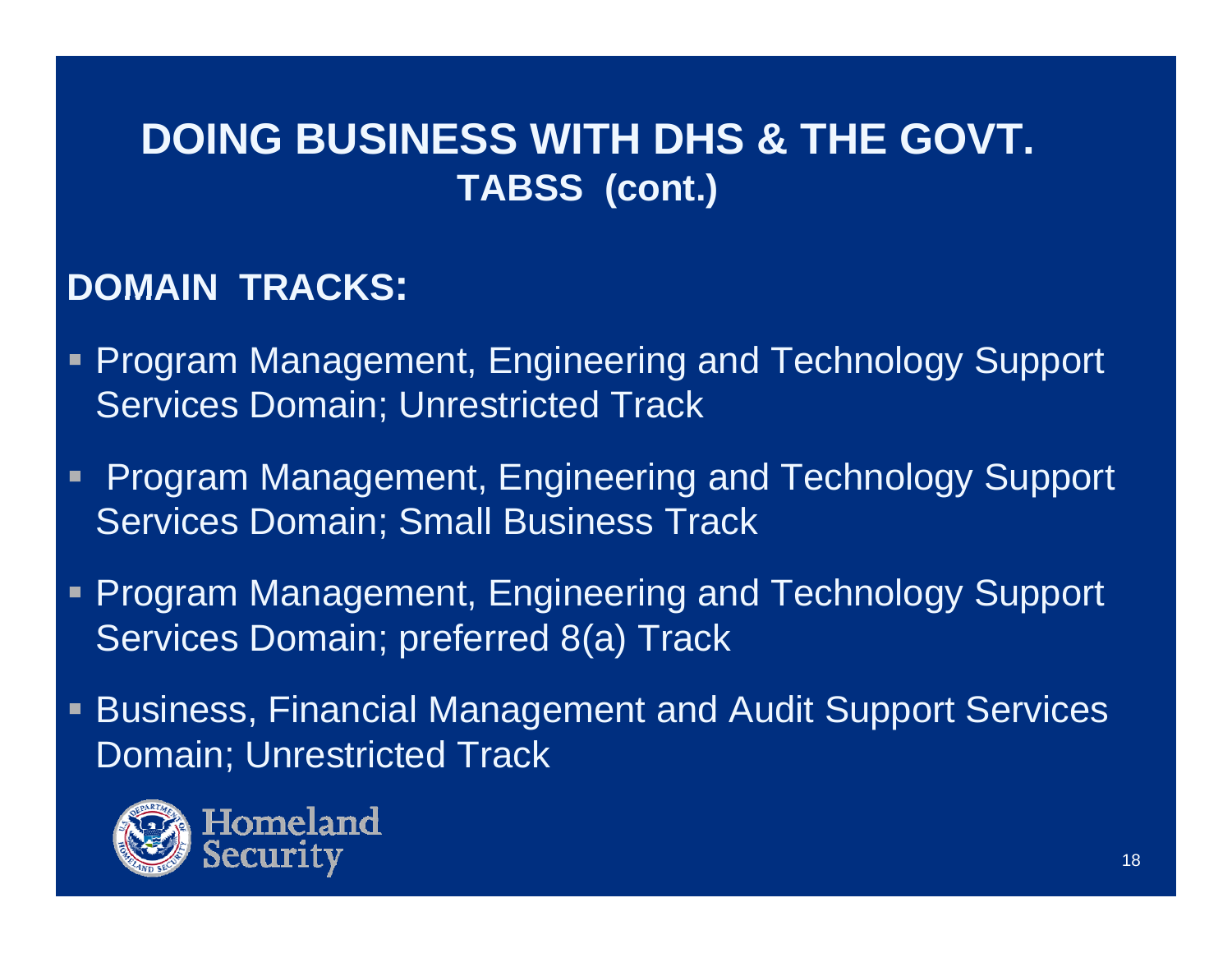#### **DOING BUSINESS WITH DHS & THE GOVT. TABSS ( ) cont.**

#### **DOMAIN TRACKS:**

- П Business, Financial Management and Audit Support Services Domain; Small Business Track
- Ŧ Business, Financial Management and Audit Support Services Domain; preferred SDV Track
- $\blacksquare$  Contract Management Support Services Domain; preferred 8(a) **Track**

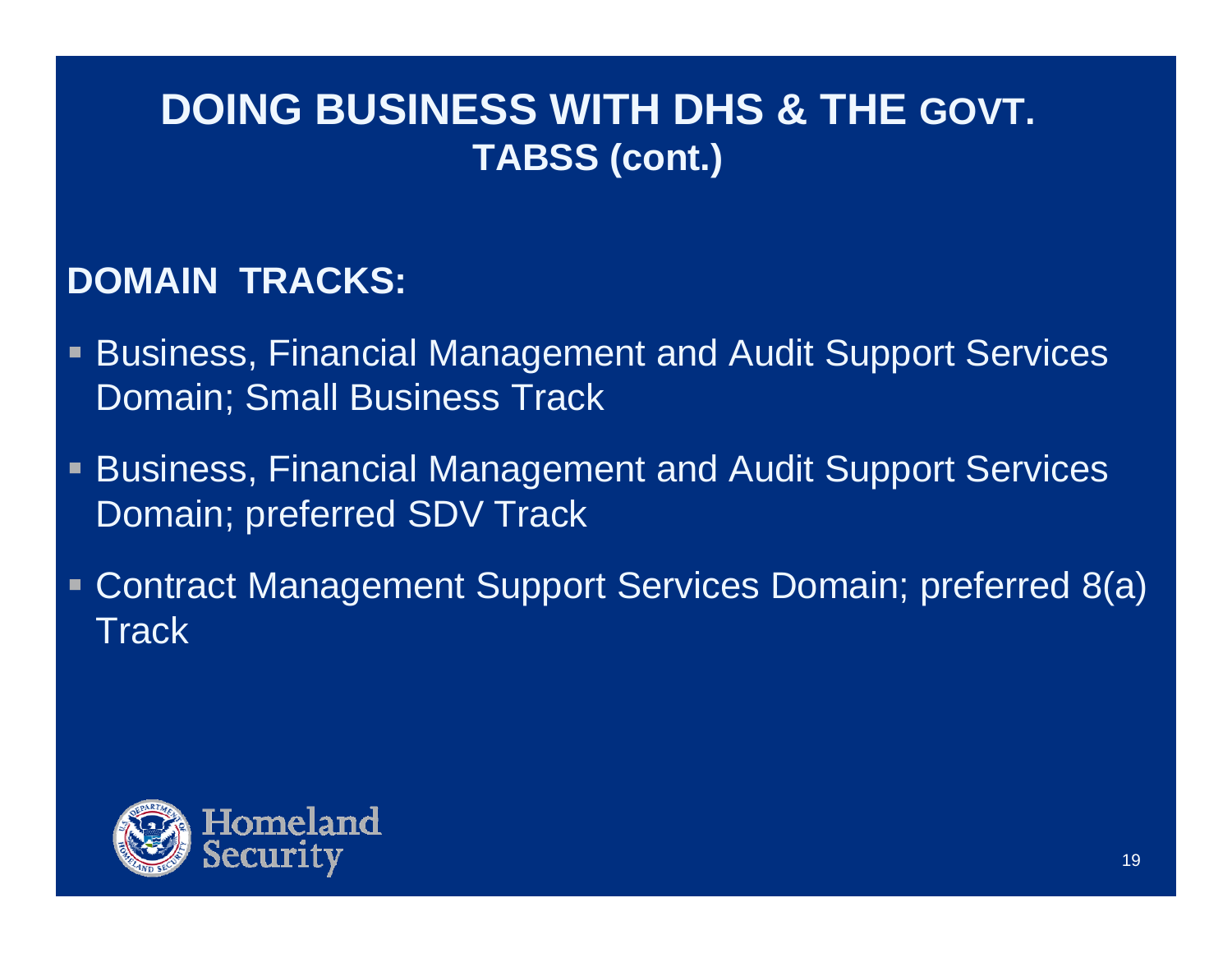**DOING BUSINESS WITH DHS & THE GOVT. DHS Science &Technology Directorate's SBIR Program**  SBIR FY10.2 solicitation, DHS SBIR-2010.2, was released on May 10, 2010. Closes June 24, 2010, 2:00 p.m., EDST. Proposals are being sought in the following nine topic areas: H-SB010-001: Detector for Smuggled Currency H-SB010-002: Next Generation Vacuum Systems for Hand-held Mass Spectrometers H-SB010-003: Large-Scale Network Survivability, Rapid Recovery, and Reconstitution

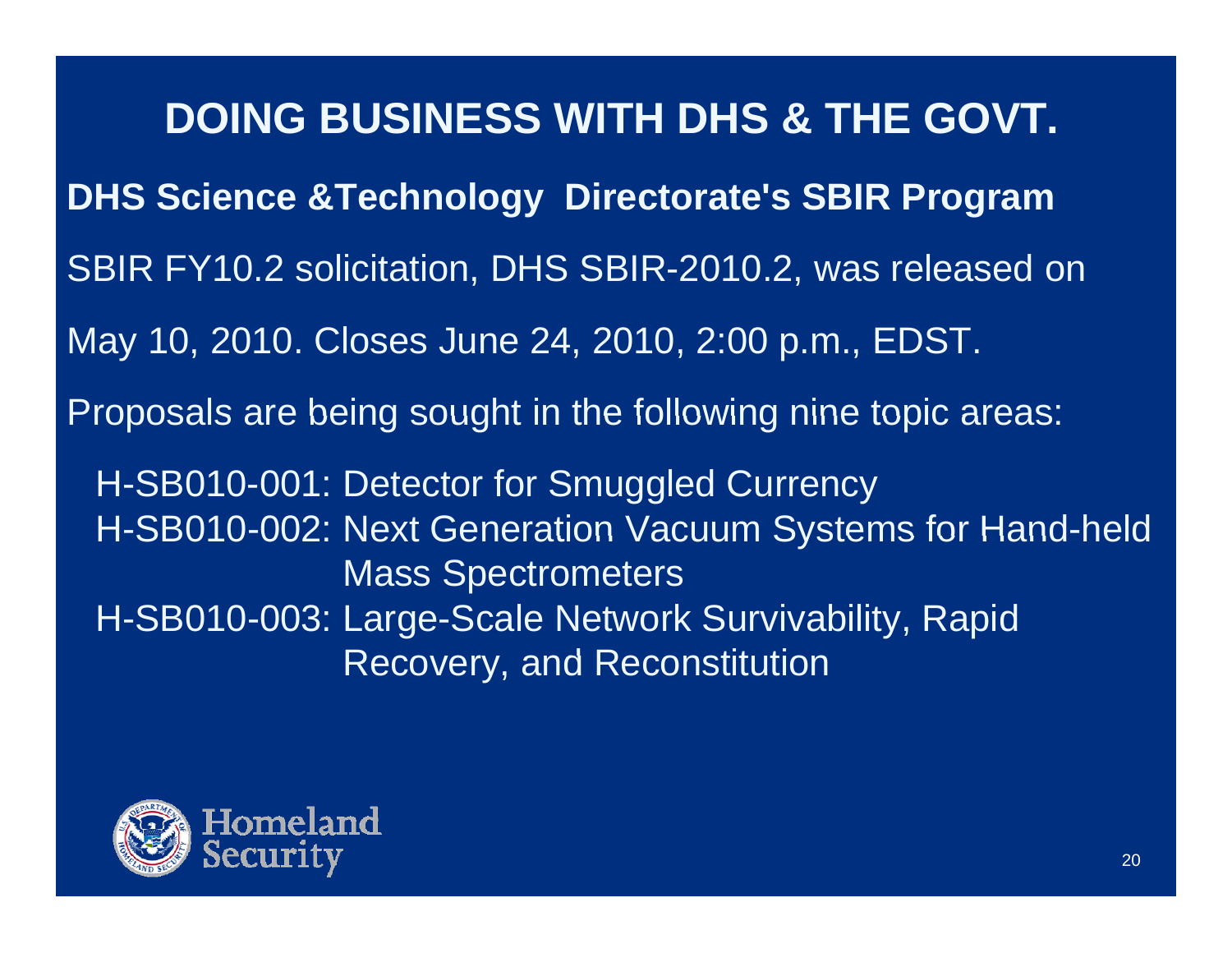**DHS Science &Technology Directorate's SBIR Program (cont.)**

H-SB010-004:Non-Detonable, Non-Hazardous, Low-Cost, Hexamethylene Triperoxide Diamine (HMTD) Training Aids for Canines

H-SB010-005: Automated Tool for Assessing Usability

H-SB010-006: Helmet with Embedded Active Display for Emergency Responders (HEADER)

H-SB010-007: Accelerating Deployment of DHS Center of Excellence Research through Advanced Business Practices

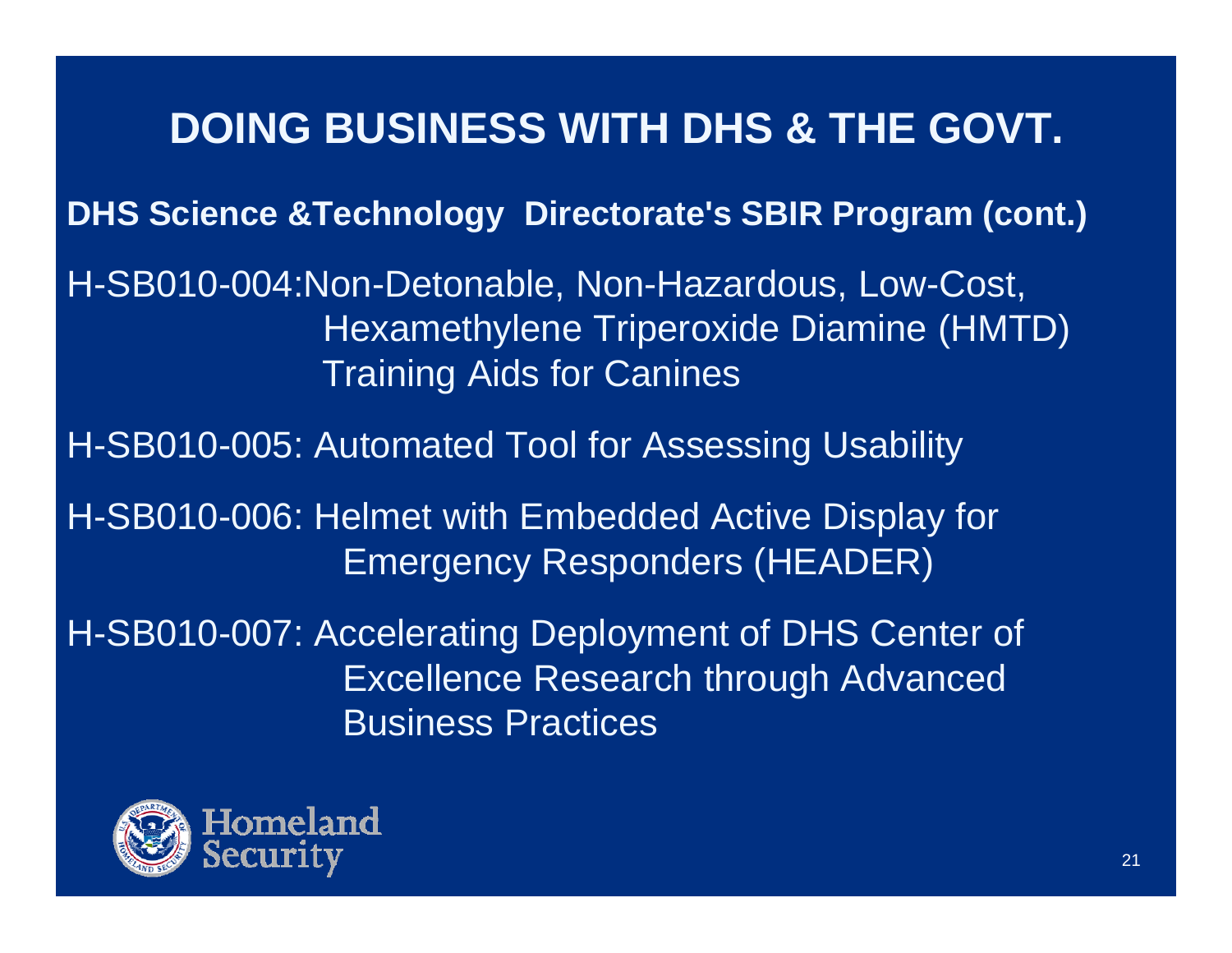**DHS Science &Technology Directorate's SBIR Program (cont.)**

H-SB010-008: Handheld Multisensor Wand for the Detection of Threat or Illicit Objects on Persons H-SB010-009: Personal Situational Awareness App

**Point Of Contact:**

Elissa I. Sobolewski, DHS SBIR Program Director

Phone: (202) 254 -6768

Website: https://www.sbir.dhs.gov

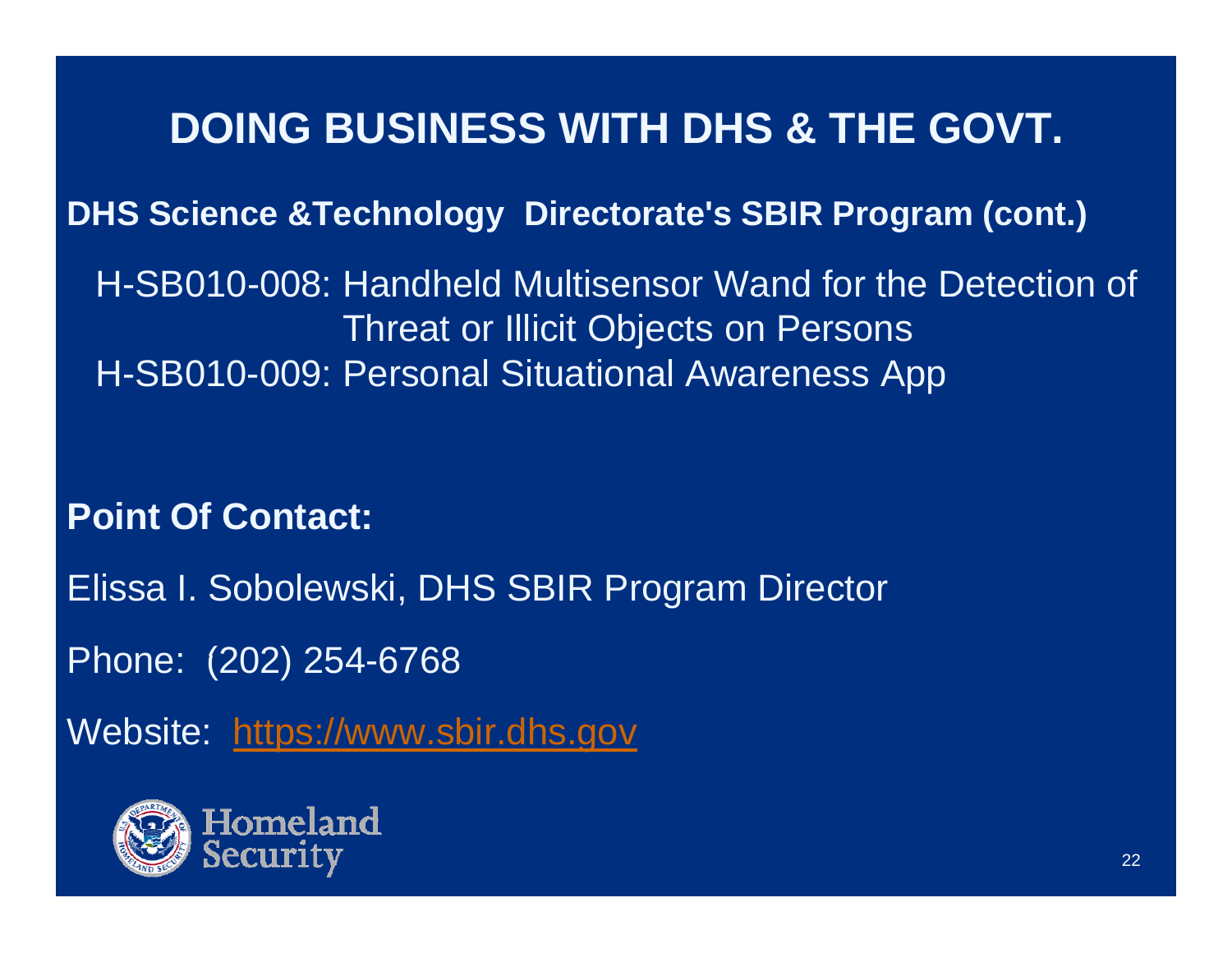- Review <u>www.dhs.gov/openforbusiness</u>.
- Ŧ Register on www.fbo.gov to receive notices about DHS opportunities.
- $\blacksquare$  Current in the Online Representations and Certifications Application (ORCA) at <u>https://orca.bpn.gov/</u>.
- П Ensure your company is enrolled in the E-Verify Program, which can be found at https://e-verify.uscis.gov/enroll/
- $\blacksquare$  Be familiar with DHS contractor personnel security requirements.
- П Accept the government purchase card (Visa or MasterCard).

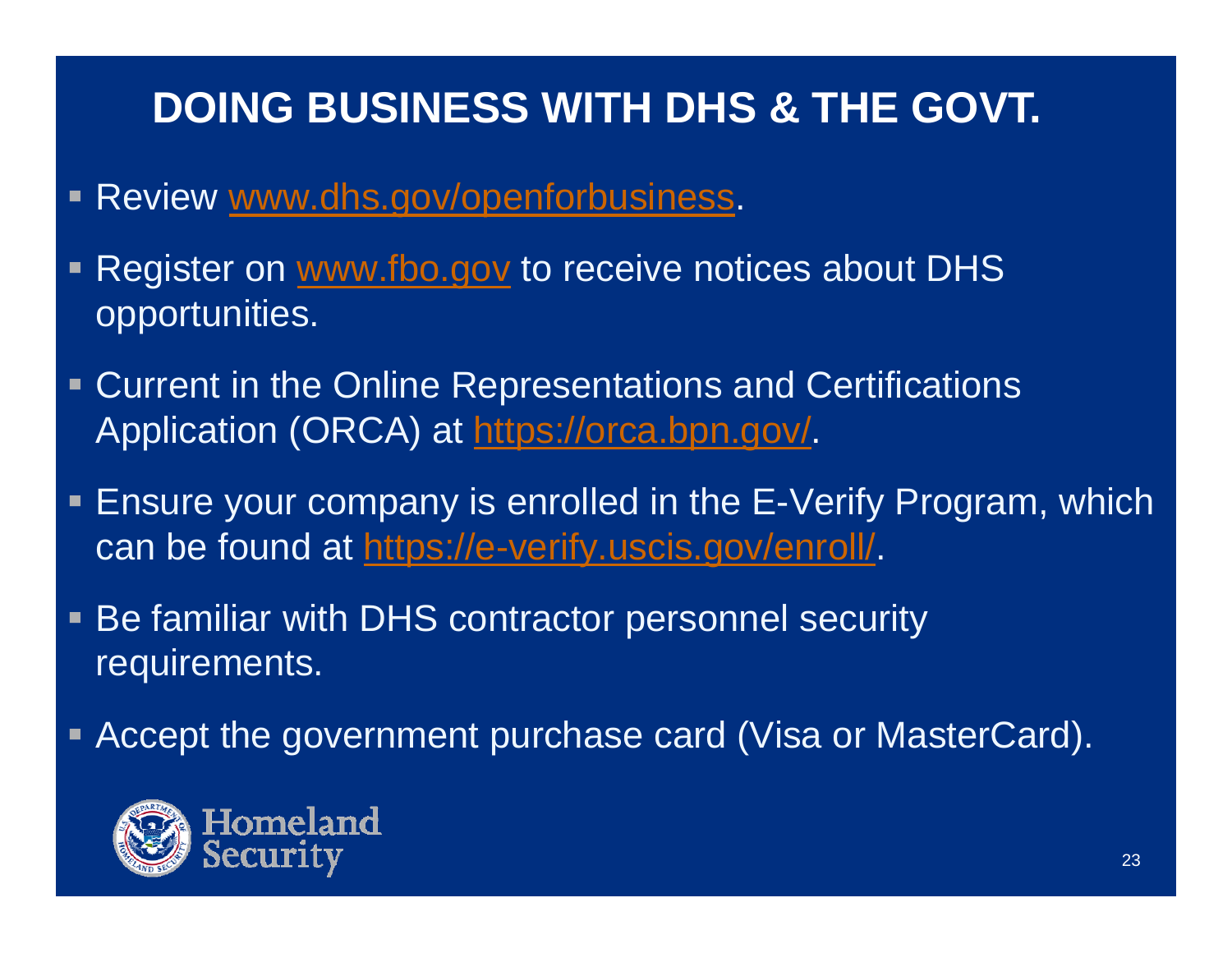Make Contact (build relationships)

**Introduce your firm and yourself to the agency Small** Business Specialist in each target Agency

**First send capability statement** 

**Participate in targeted outreach activities** 



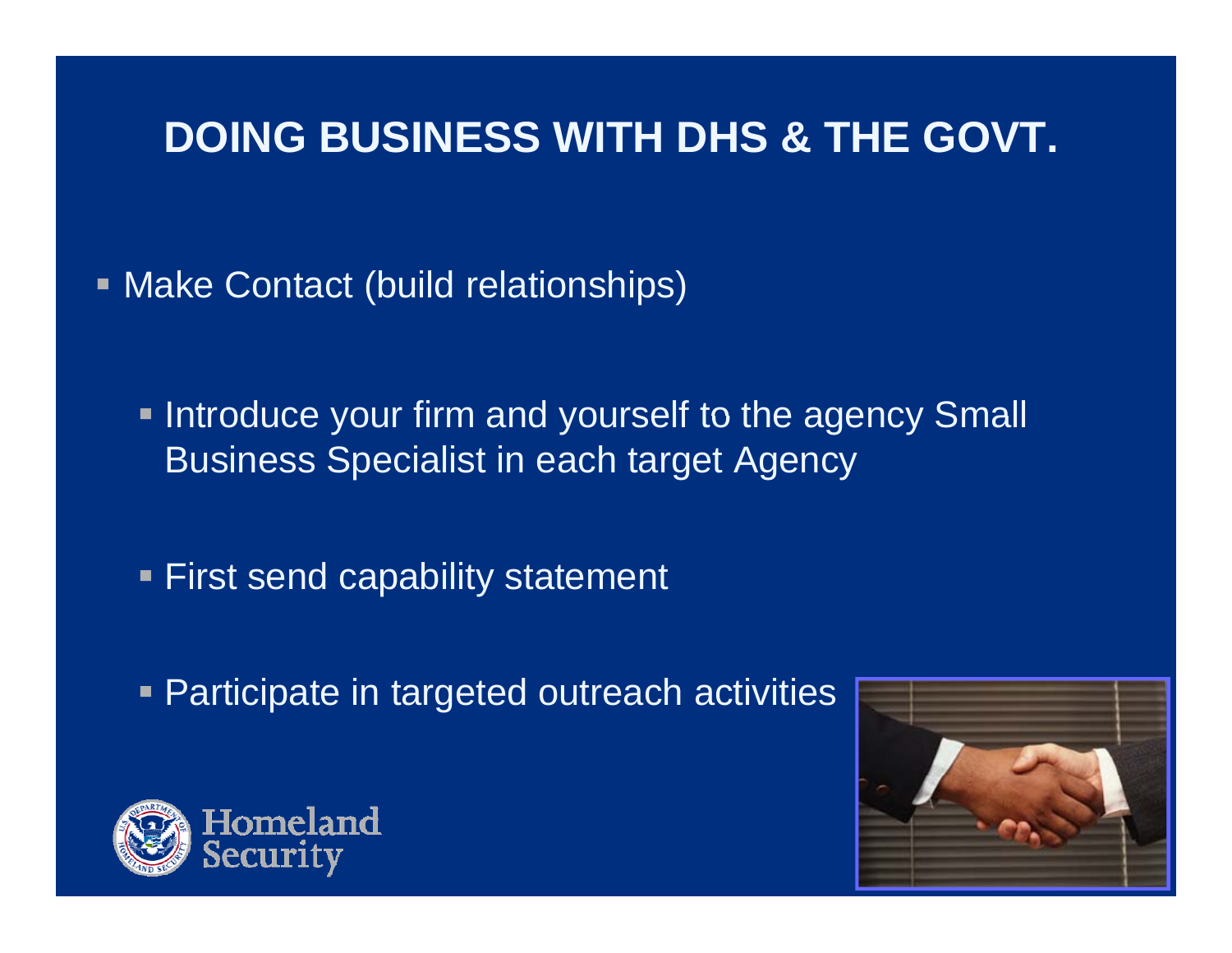## **DOING BUSINESS WITH DHS & THE GOVT.** WORDS OF ADVICE

- $\blacksquare$ When all else fails, read the RFP!
- П Follow the RFP instructions!
- $\blacksquare$  Don't be afraid to ask for clarifications. (Your proposal evaluation will not be negatively influenced.)

Proposal should be clear, concise, and practicable (Keep it simple)



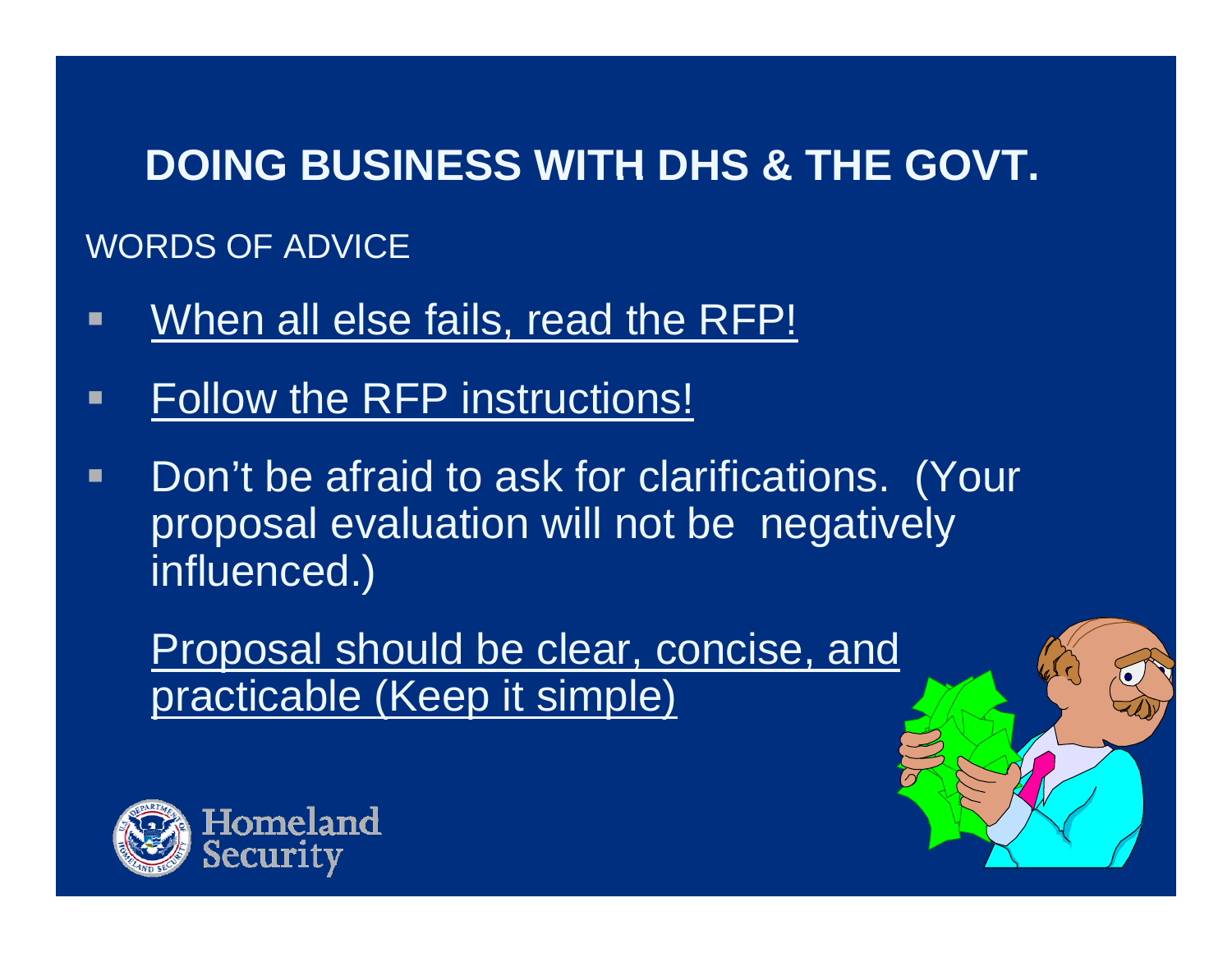#### RFP Language

- <u>- Key Words</u>:
	- **Demonstrate**: Has the offeror had experience in this area and what did they do?
	- **Similar scope and complexity: Address contracts** that best mirror the RFP. (Partials are better than nothing.)
	- **Key personnel qualifications:** Consider attributes required and does the person have it. Does the Project Mgr have solid management experience?

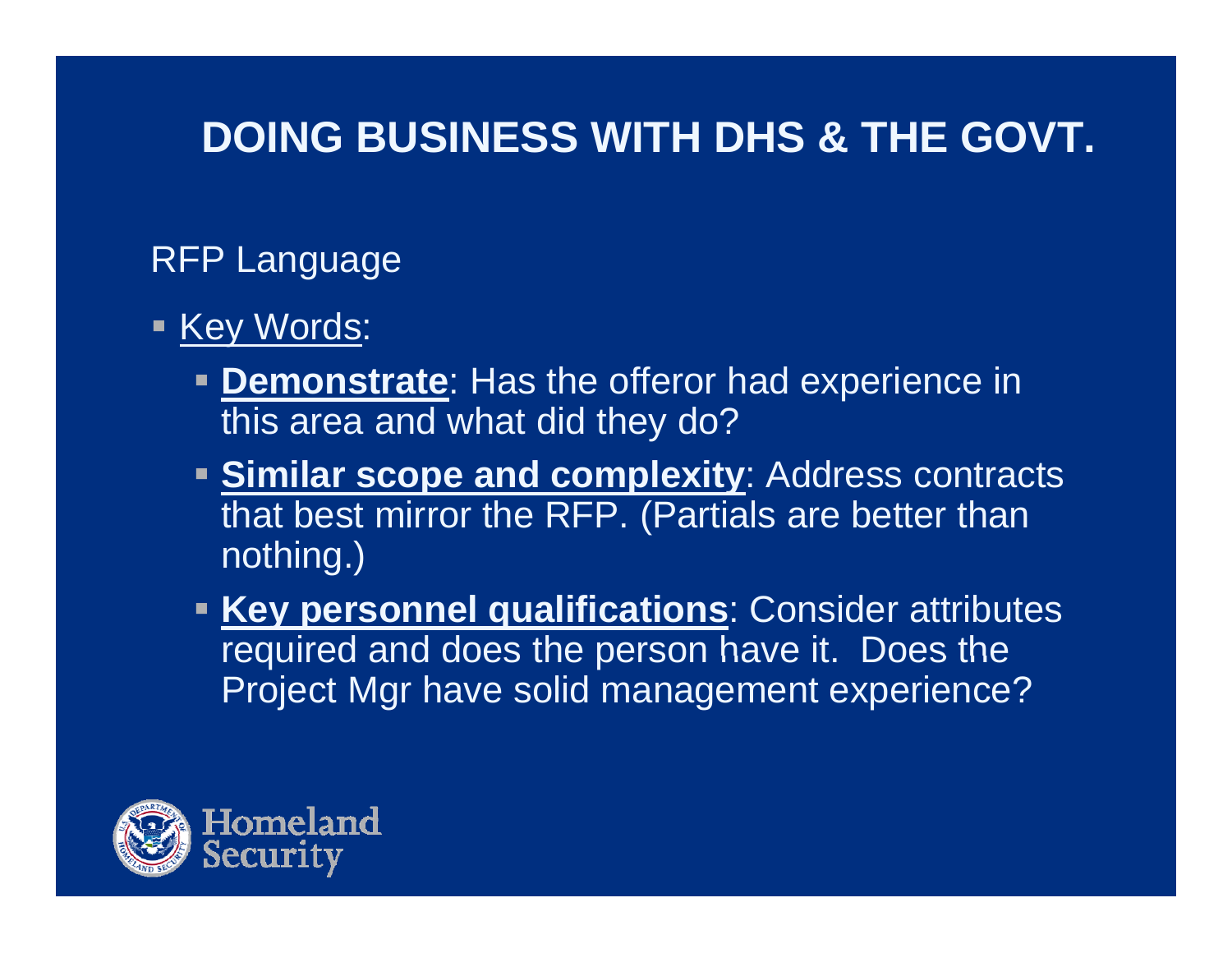#### Common Mistakes

#### **Failure to Address Past Performance**

- References
- **Project Description**
- **Term and value**

#### **- Methodology**

- No corporate information or technical resources mentioned
- Mention tools, but not how to use them

#### **Staffing Plan**

- No rationale or inconsistent rationale
- **Startup team is on temporary assignment**
- **Allocation of staff to functions unclear e**



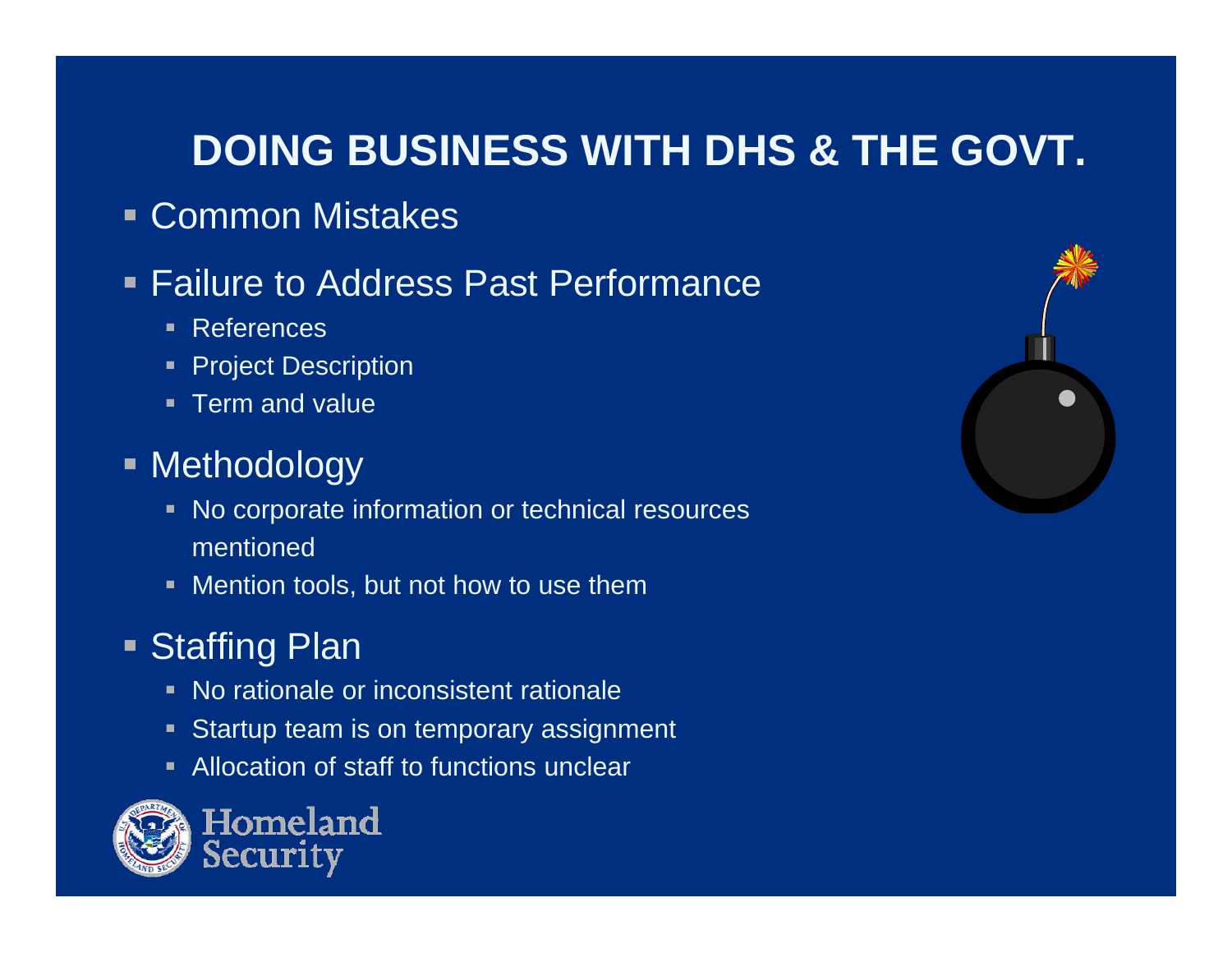#### Common Mistakes

#### **Subcontractors**

- **Lack of coordination and cohesiveness**
- Roles & responsibilities unclear
- **Different incentives & benefits**

#### **• Management**

- **Management layers too deep or complex**
- No decision tree or workflow

#### Capabilities and Qualifications

- **Iourrich and incore is easy to interpret negatively I**
- Address the issues surrounding the evaluation factors. Beyond these factors, there are no brownie points.
- If you answer all of the requirements, you are acceptable. What makes you outstanding?



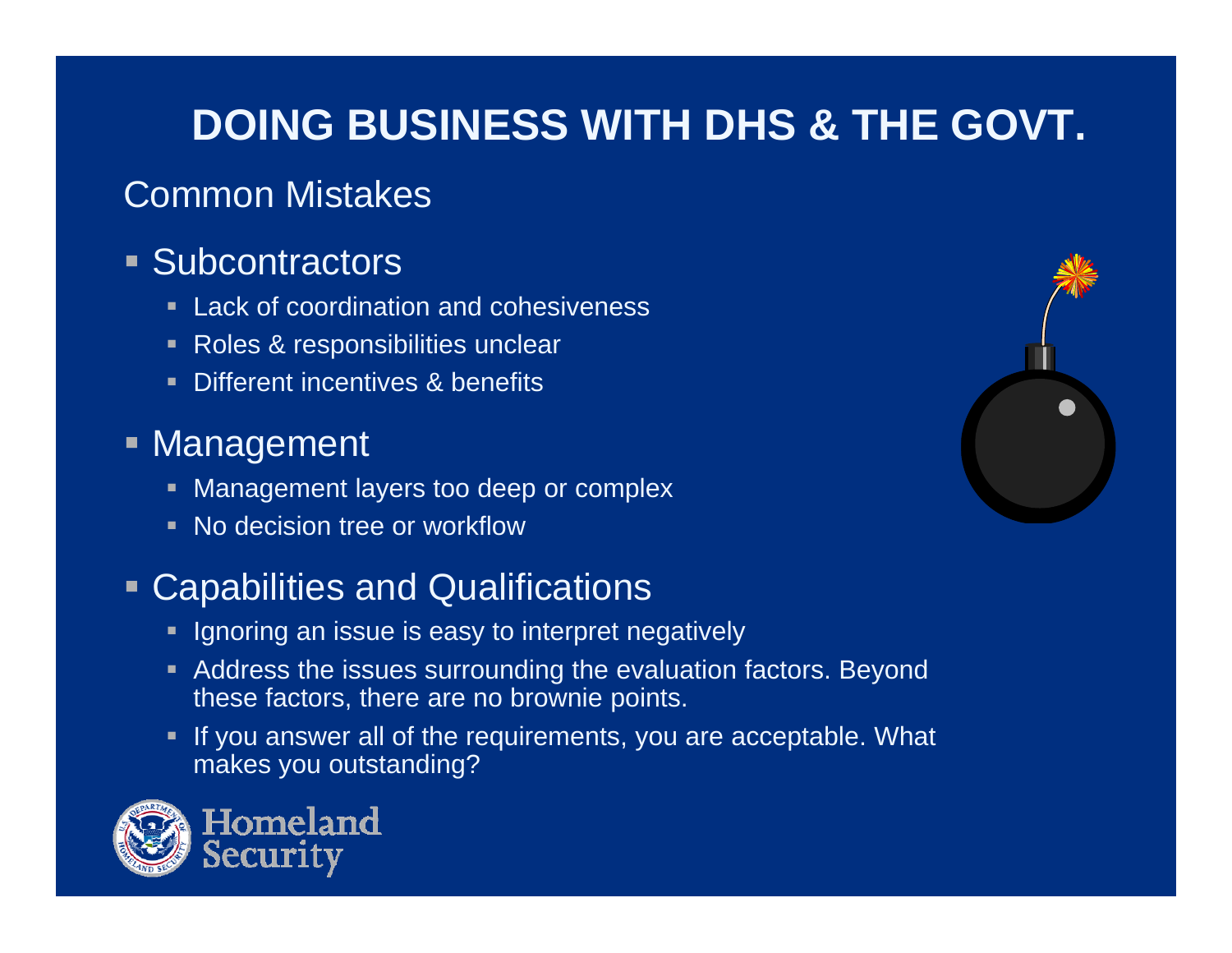**DOING BUSINESS WITH DHS & THE GOVT.** Not following font size and page count • Smaller font, while allowing more information, will be viewed negatively **Pages in excess of count will not be** considered

Make charts clear and

understandable:



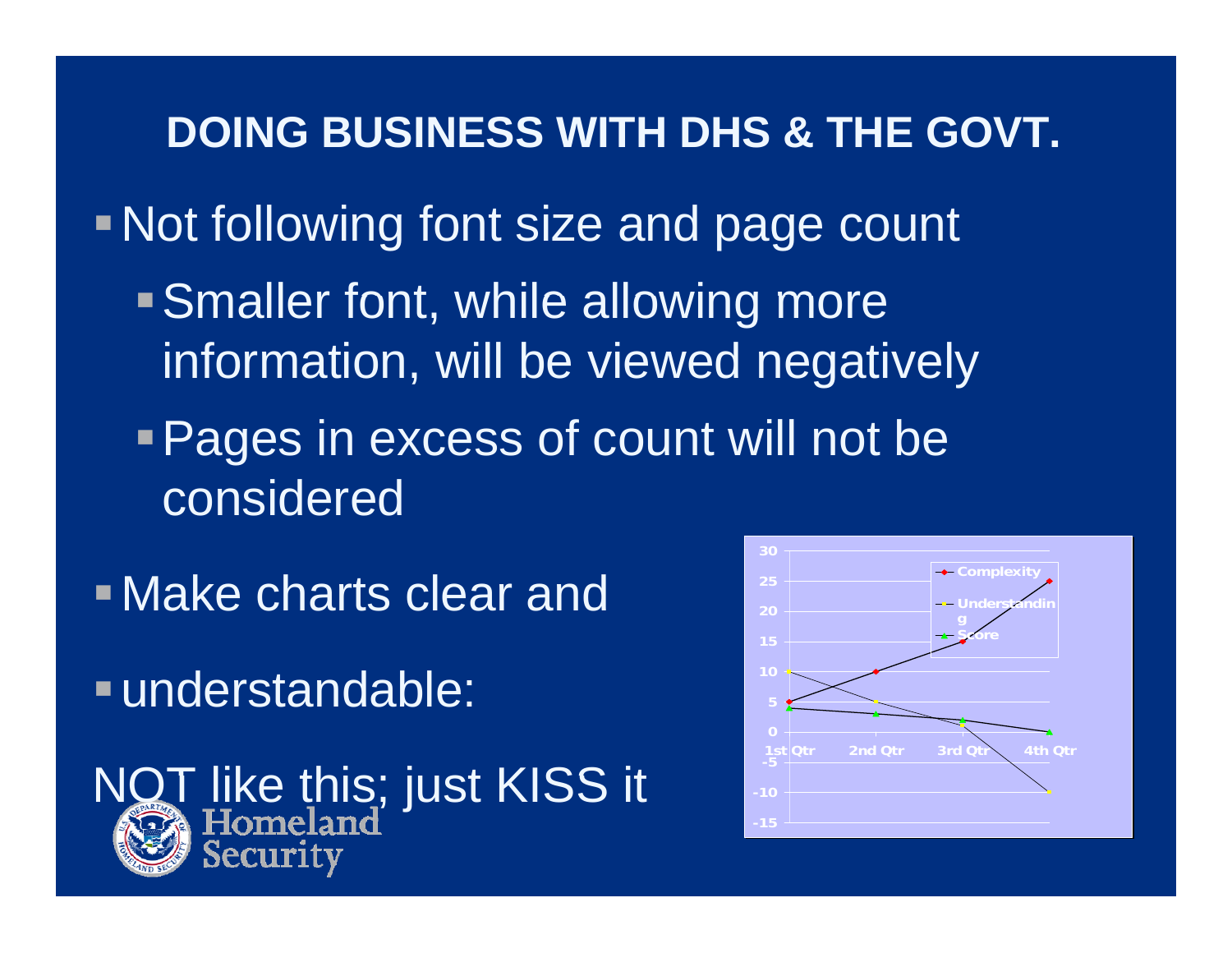- Cost/Price Approach
- **Propose on a supportable basis**
- Data is accurate and complete
- **Is it understandable?**
- **Is cost/price competitive?**

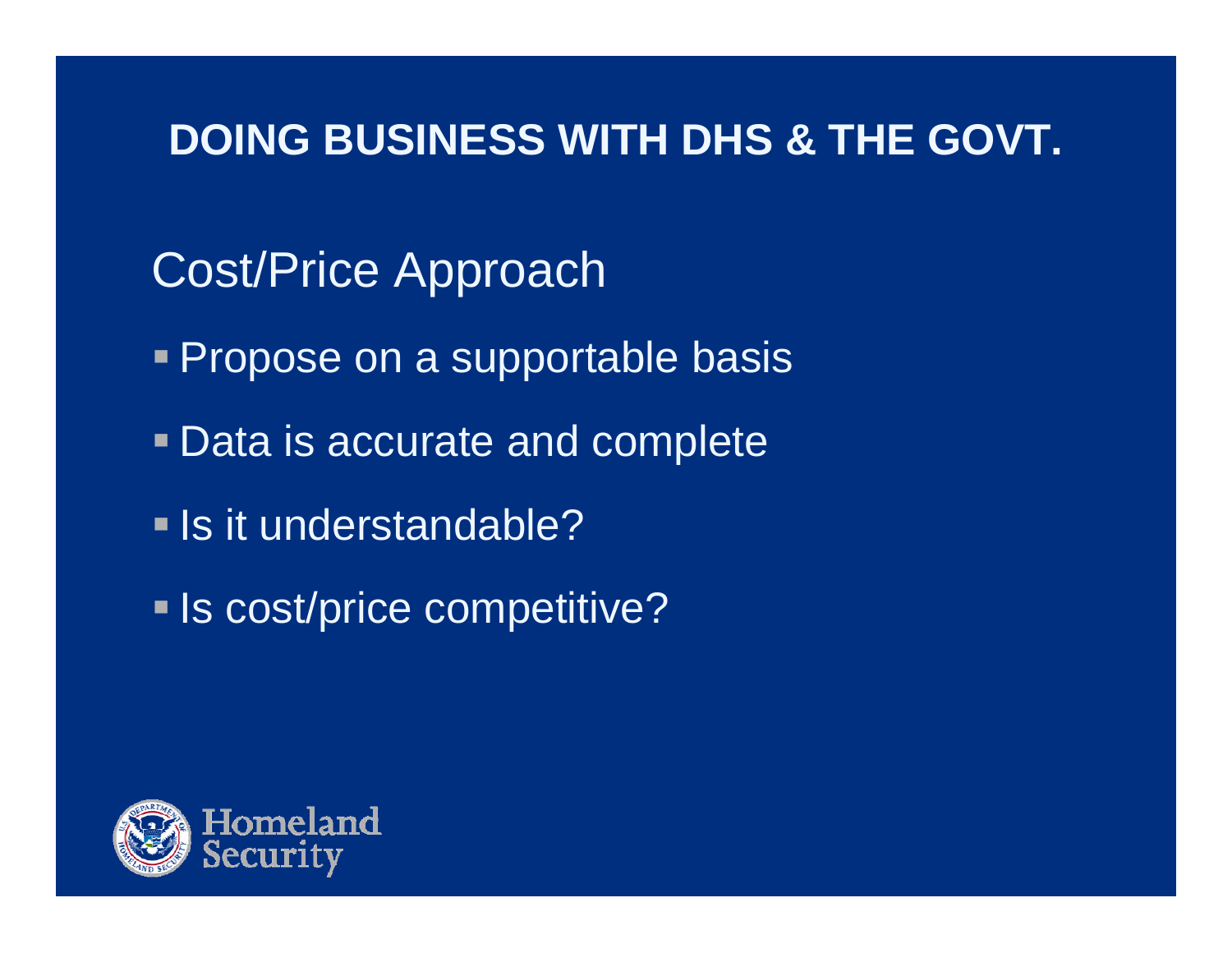Contract Administration:

Good news: You now have a Gov't contract

Bad news: You now have a Gov't contract

**At the macro level:** How well you execute your contract will determine future **Gov't business** 

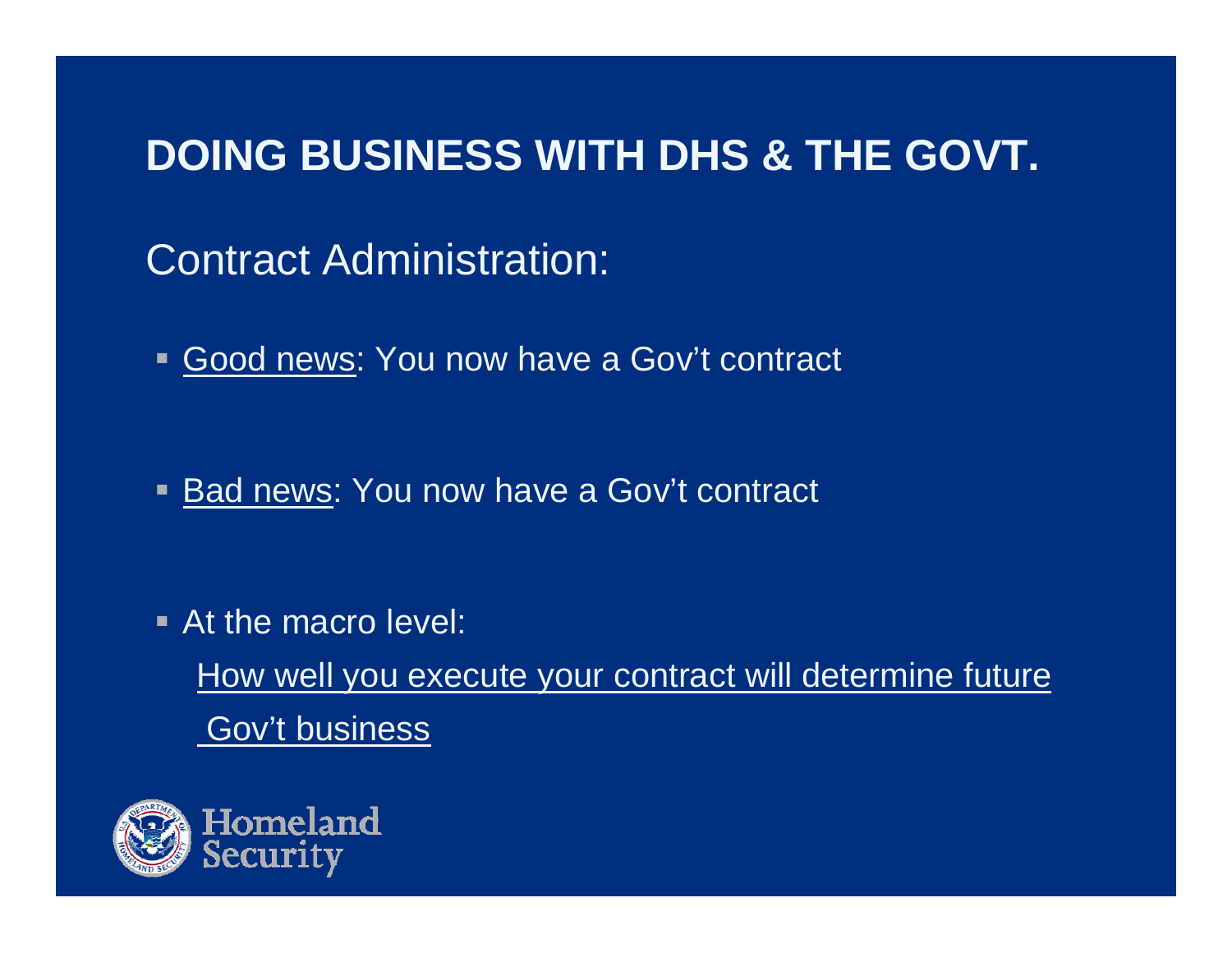Contract Administration:

- • Request a post-award conference ASAP after award (set expectations)
- Work in a partnership mode with the COTR and the CO
- Deliver what you promised
- Ξ If asked to perform work that is outside the scope (technical or price), consult with the CO
- Submit invoices to the paying office identified in the contract and in proper format

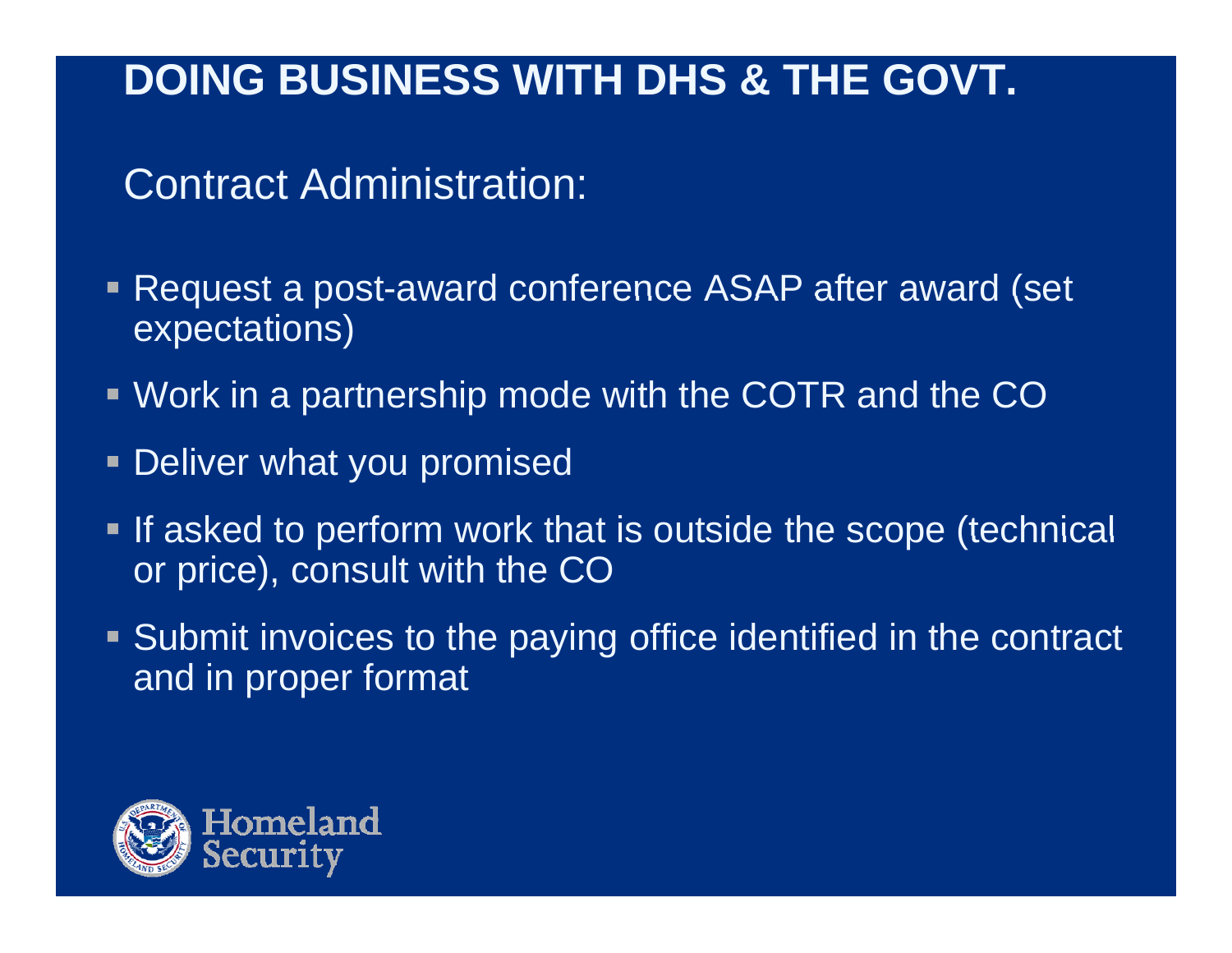## Golden Rules

 Write proposal from a Gov't front-line COTR perspective, NOT from the corporate perspective

- Have a former Gov't COTR, or high level Contracts person review the proposal. (Someone not in the proposal writing process)
- In the final analysis, propose what the Gov't wants, not what you think we want
- Always request a "debrief", understand what the Gov't thought of your proposal-BUT come to the table to learn not to "Protest"

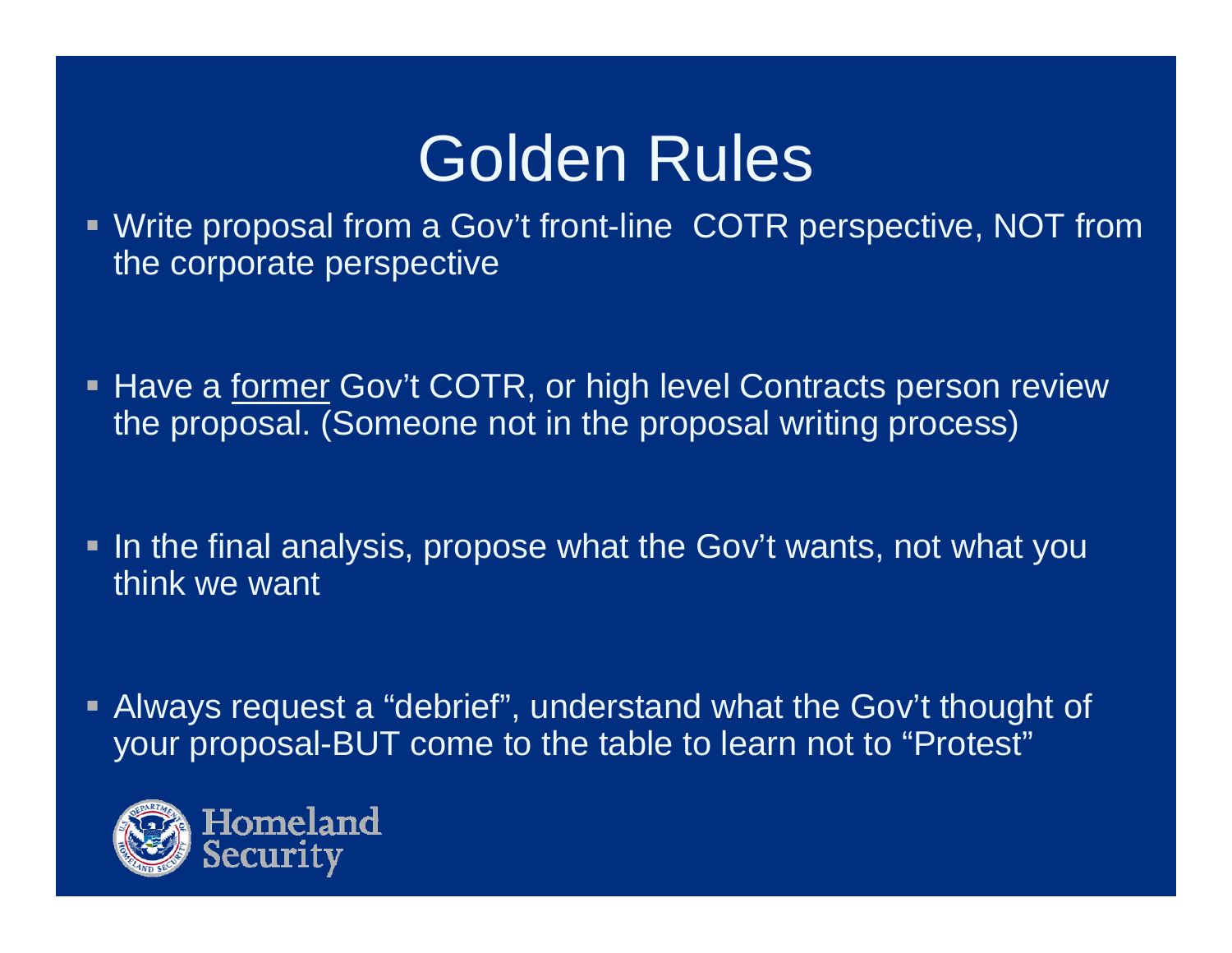## **Summary**

- Gov't program dollars are declining given the balanced budget, therefore, the universe to propose on is shrinking
- Write the proposal from a Gov't technical point of view that emphasizes the requirements
- Address **ALL** the listed factors/subfactors in Section M, as amplified in Section L
- **Convince the technical representative (COTR) that you** understand what he/she wants and the firm is committed to delivering